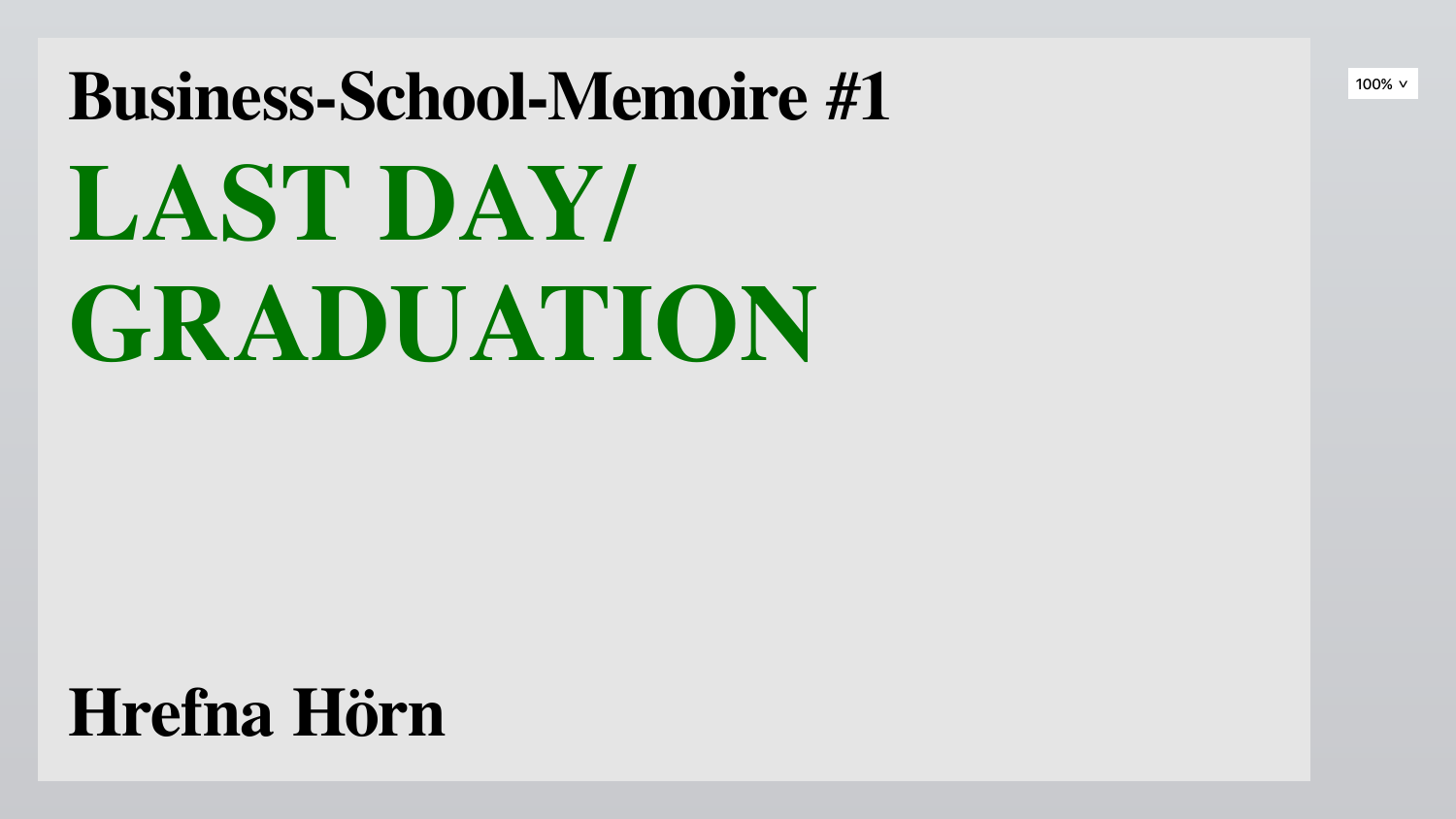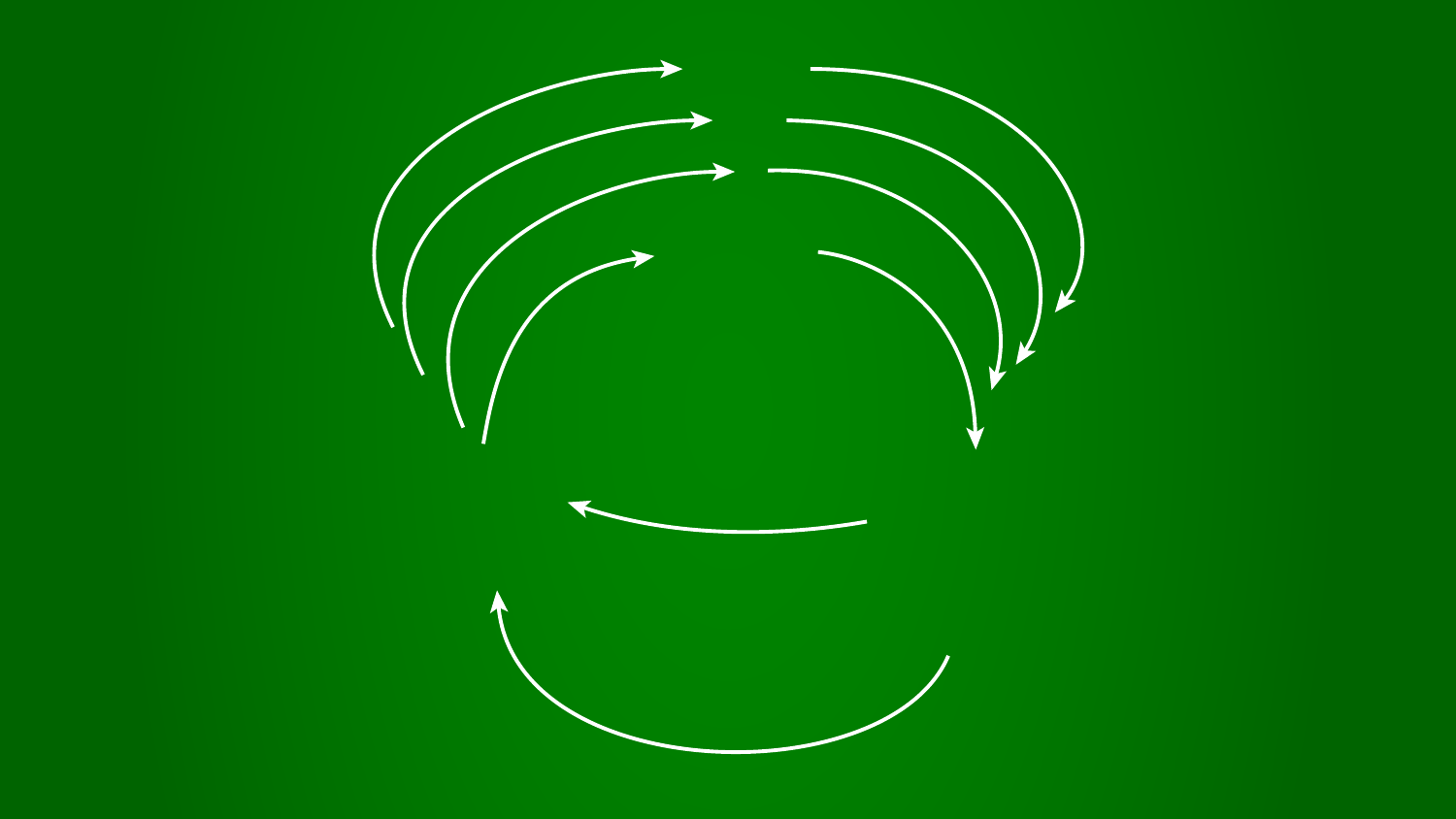### **Royal Antwerp Football Club Stadium. Two o'clock in the afternoon. The stage is set, centre right. Green field in the back. Screen reads: CONGRATULATIONS CLASS OF 2021. A gif of fireworks.** *L'Amour Toujours* **by Gigi D'Agostino.**

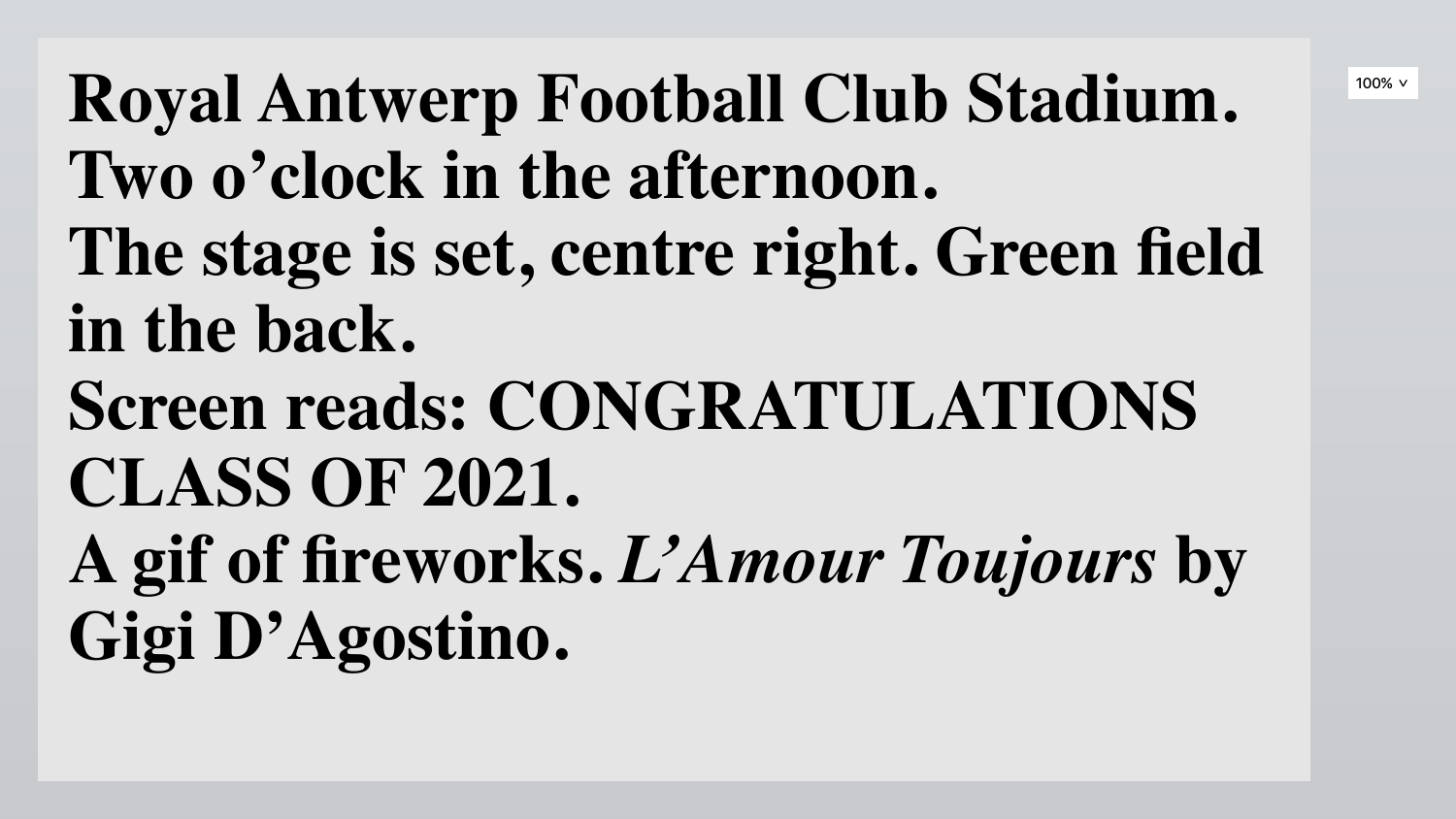**The music stops and the Dean, a middleaged Dutch man with a fresh face, congratulates us for having "survived the year". His accent is thick and there is a certain innocence to him which I find unusual for people in higher positions. An approach possible to maintain only in smaller scenes? Maybe.** 

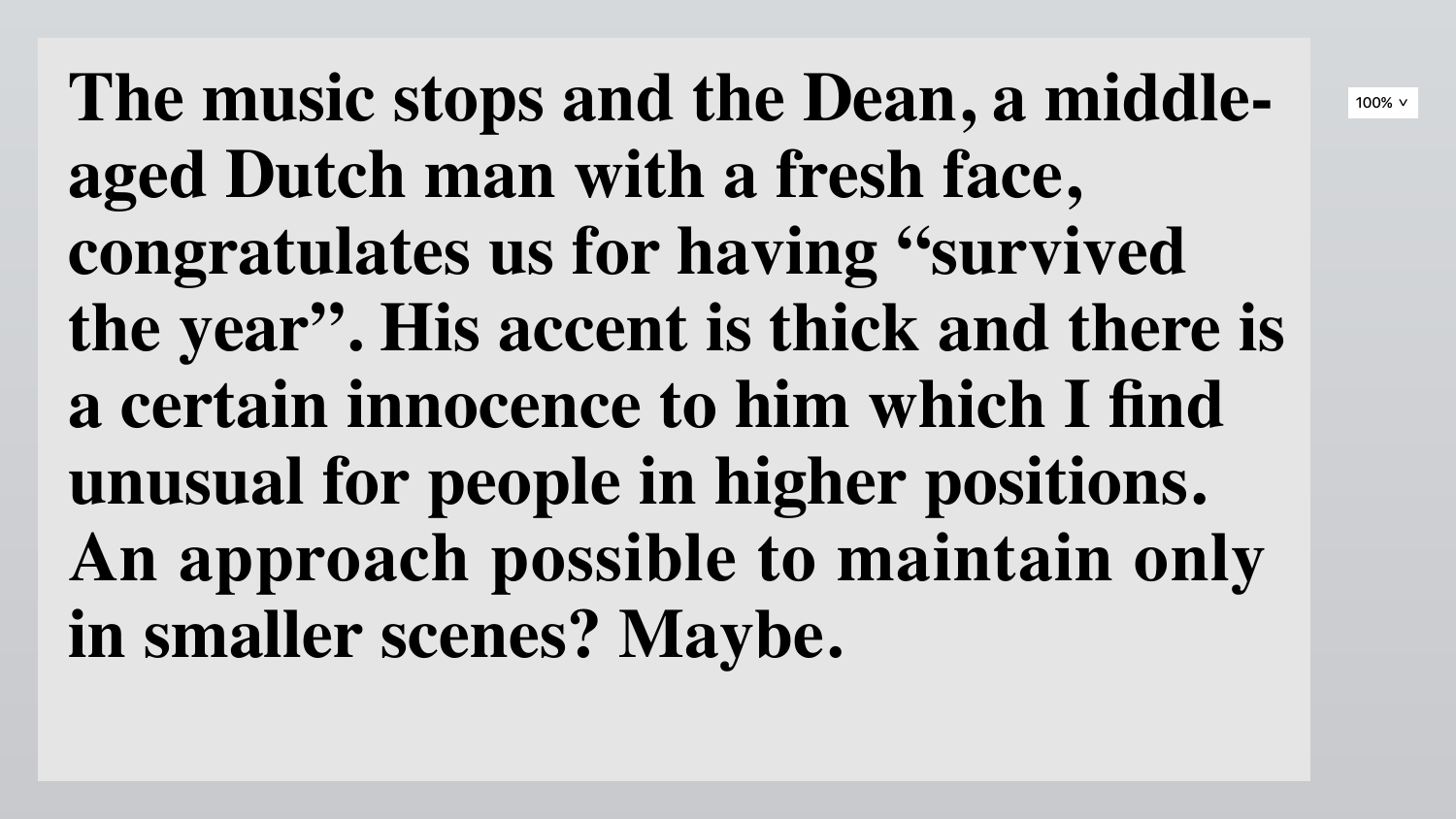**The content of his speech circulates around the events of this "unusual year" and using several anecdotes he assures us that the institution has also "learned a lot". He finishes with a smile and we applaud this man most of us were seeing for the first time.** 

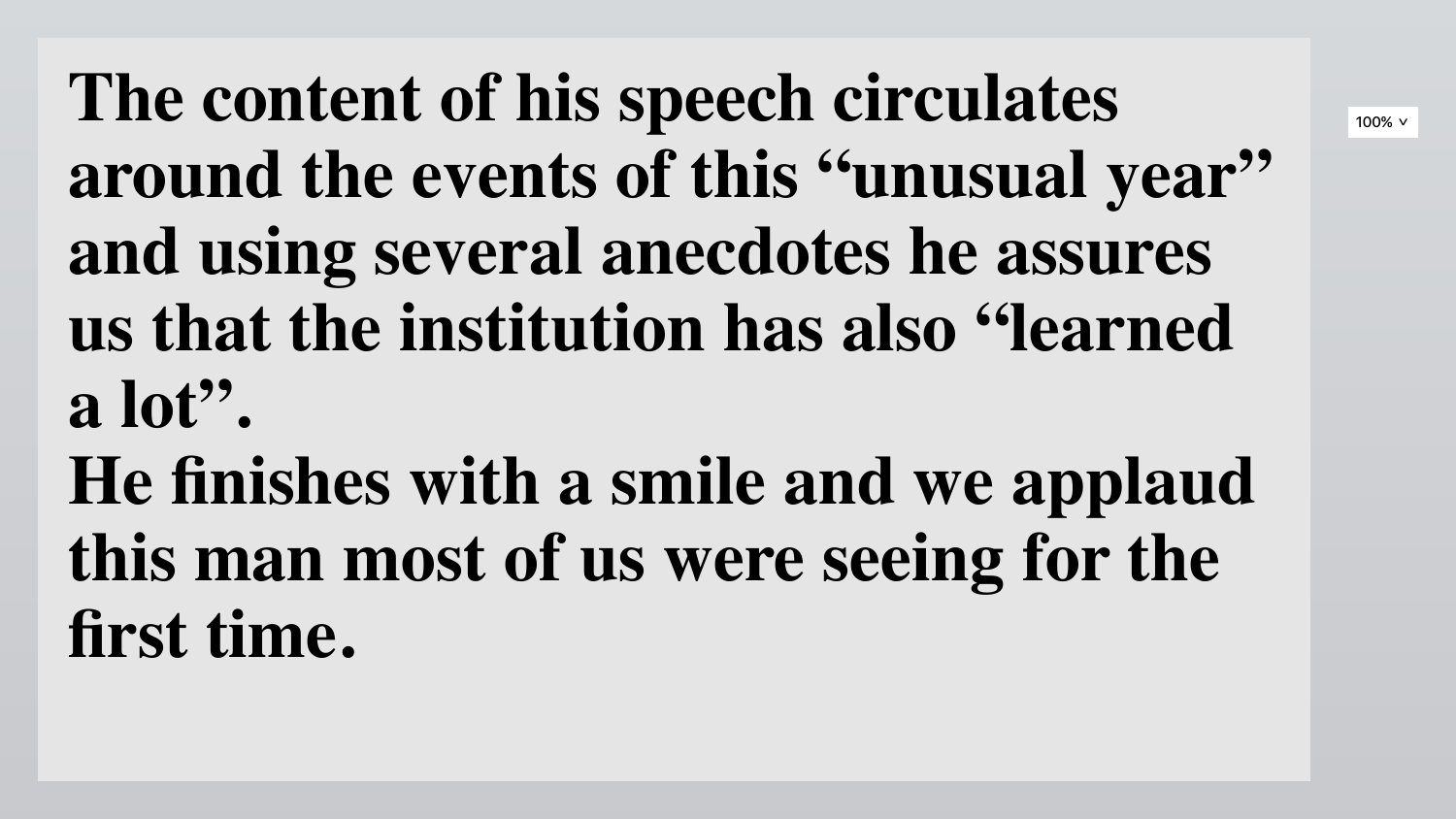### *Party Rock Anthem* **by LMFAO. Loud. OPENING MINDS TO IMPACT THE WORLD. The school's slogan on the board. We're wearing black scholar gowns, motor board hats and fake silk ribbons around our necks. Our ribbons are red while other classes wear purple, yellow, orange and green.**

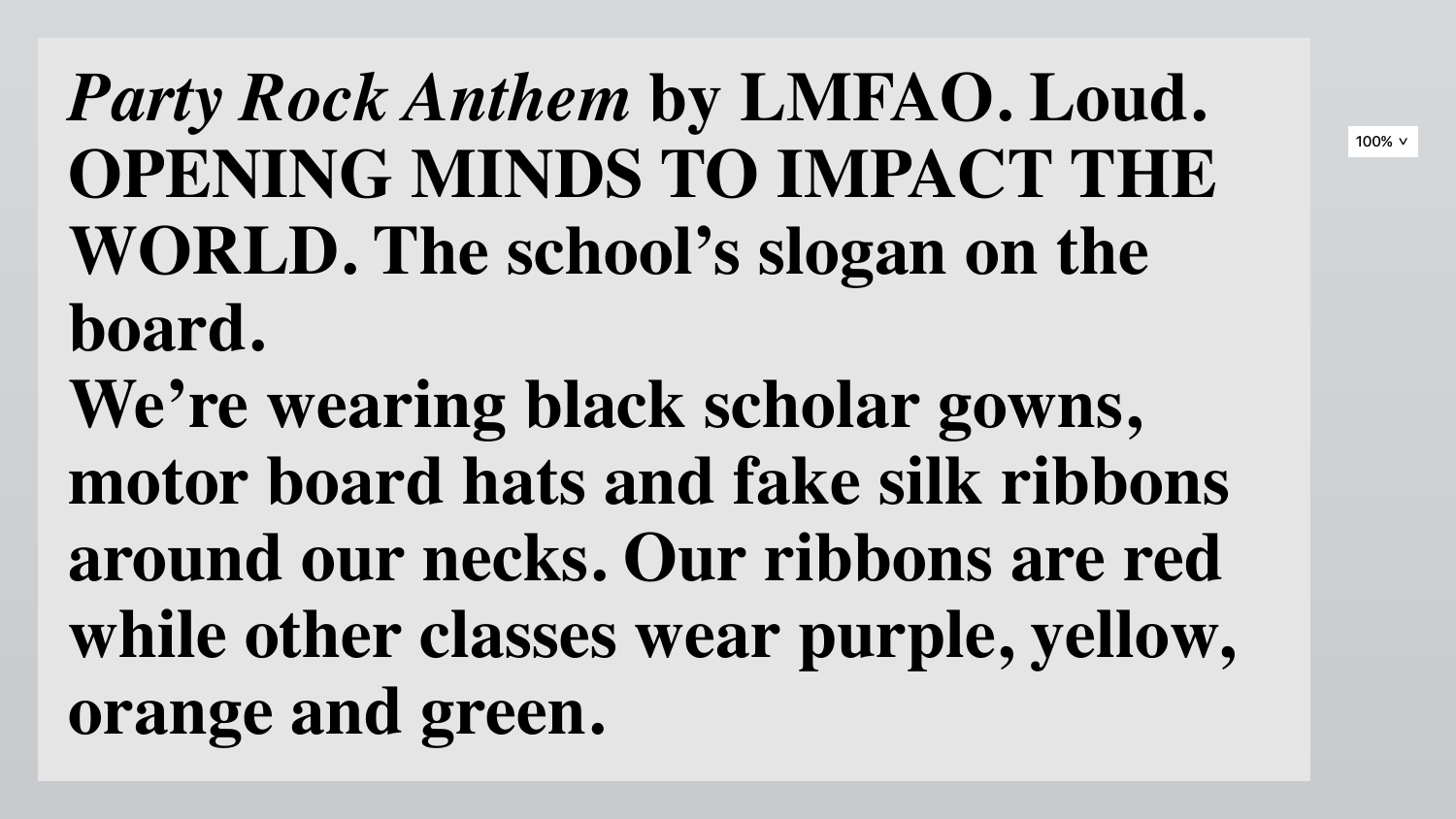**Like different houses ready for a quidditch match. "What game are we playing again?" I yell towards Helén, who's sitting next to me, trying to speak over the music. She smiles drunkenly and nods, not having heard or understood what I just said. It did not matter. I take a picture of my outfit and send to my chosen family,** 

> 100%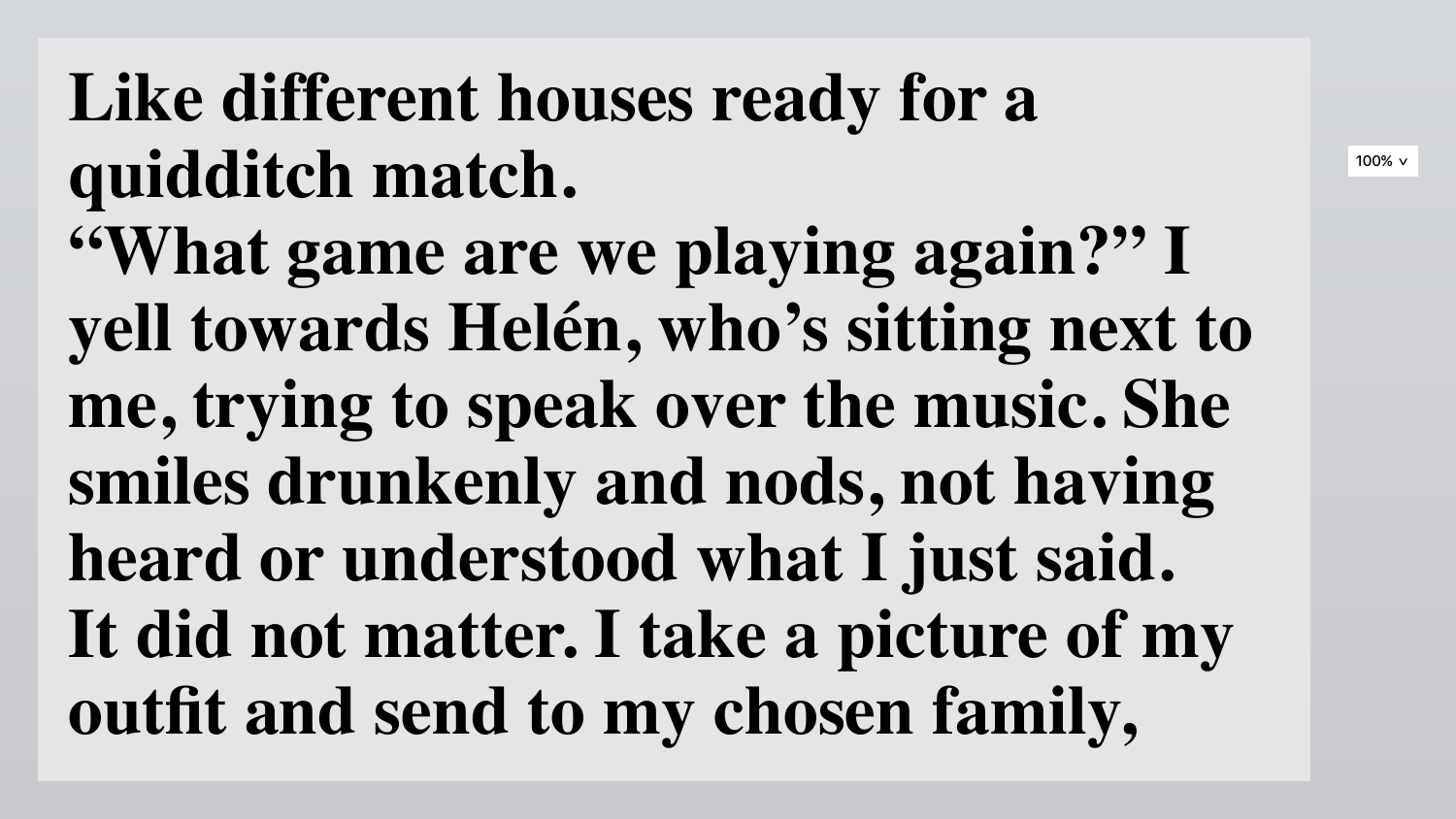### **sitting in the seats above. This bad joke was meant for them anyway. My partner texts back:**  *"I am understanding for the first time what you have been going through."*



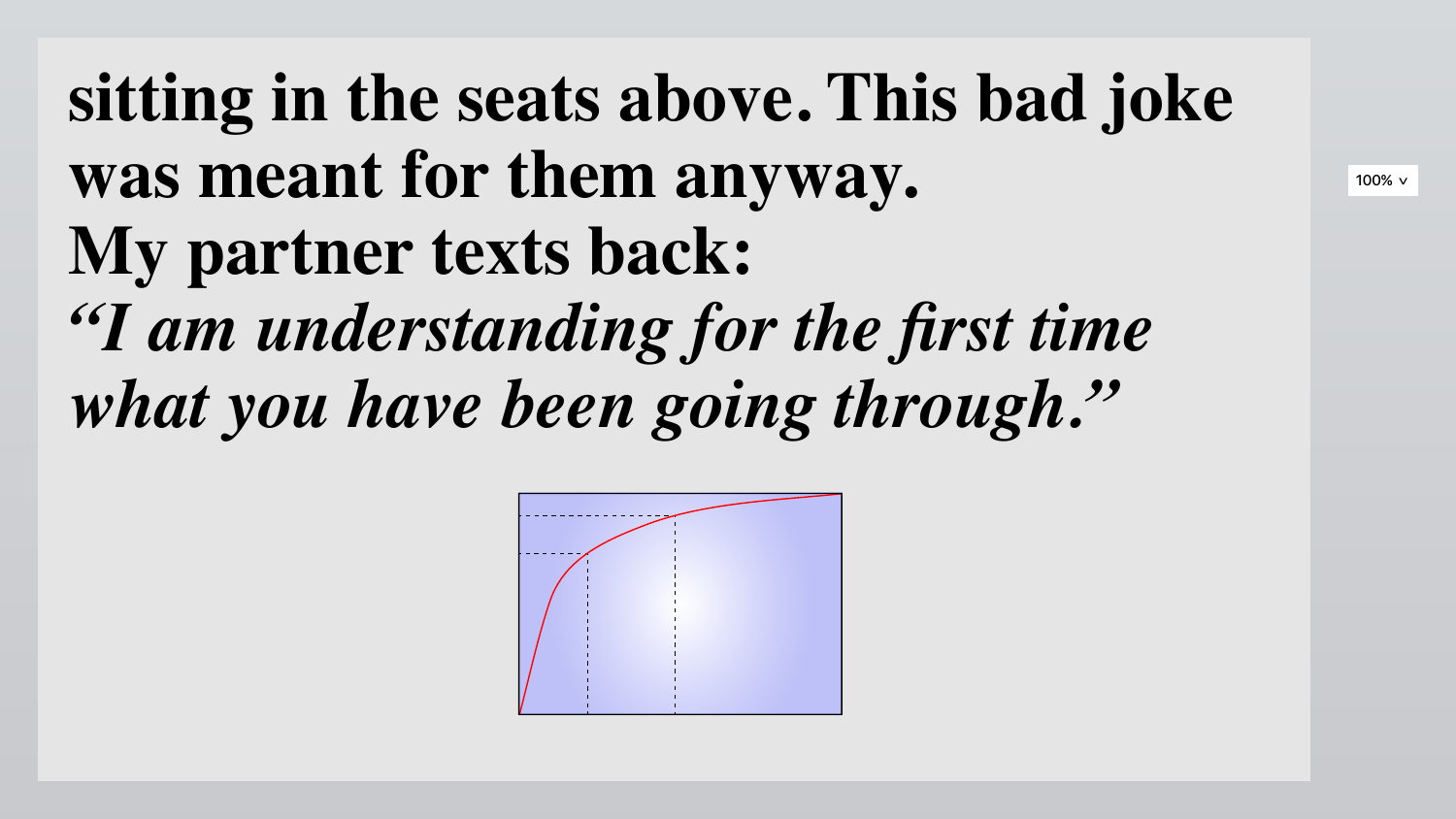**I was finishing a nine-month-long business program with an MBA. It had been an intense shift from the German Art school environment that I'd been part of before. A different game with different, and similar, set of rules. What the two programs had in common, was that they were centralised around** 

> 100%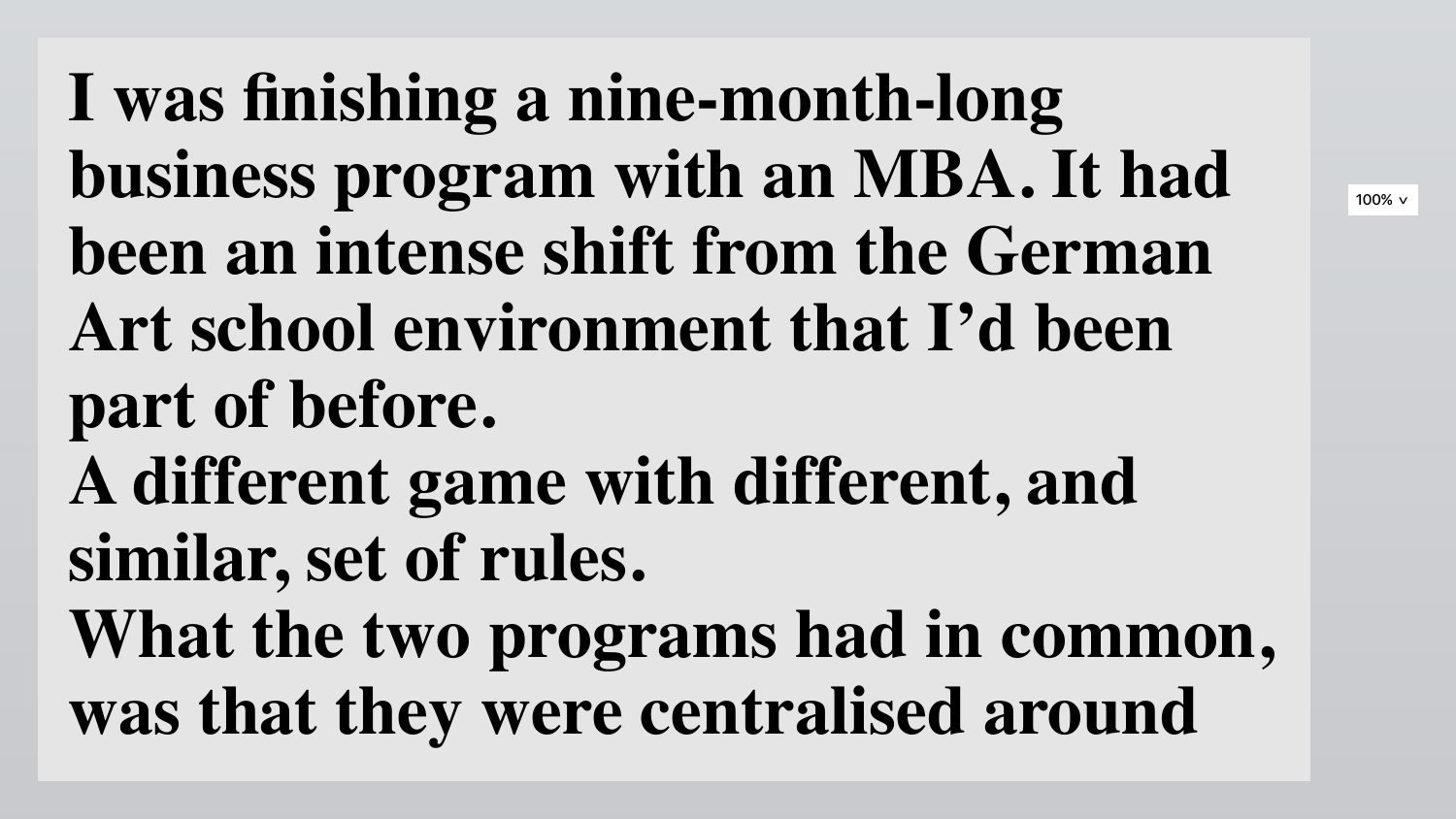**the development of the individual. The artist on one hand and the manager on the other hand. In both cases, we needed to believe that we had a voice that was worth being heard. One that has a place in the world and would bring something into motion. During the program, I kept my backstory and thoughts to myself.** 

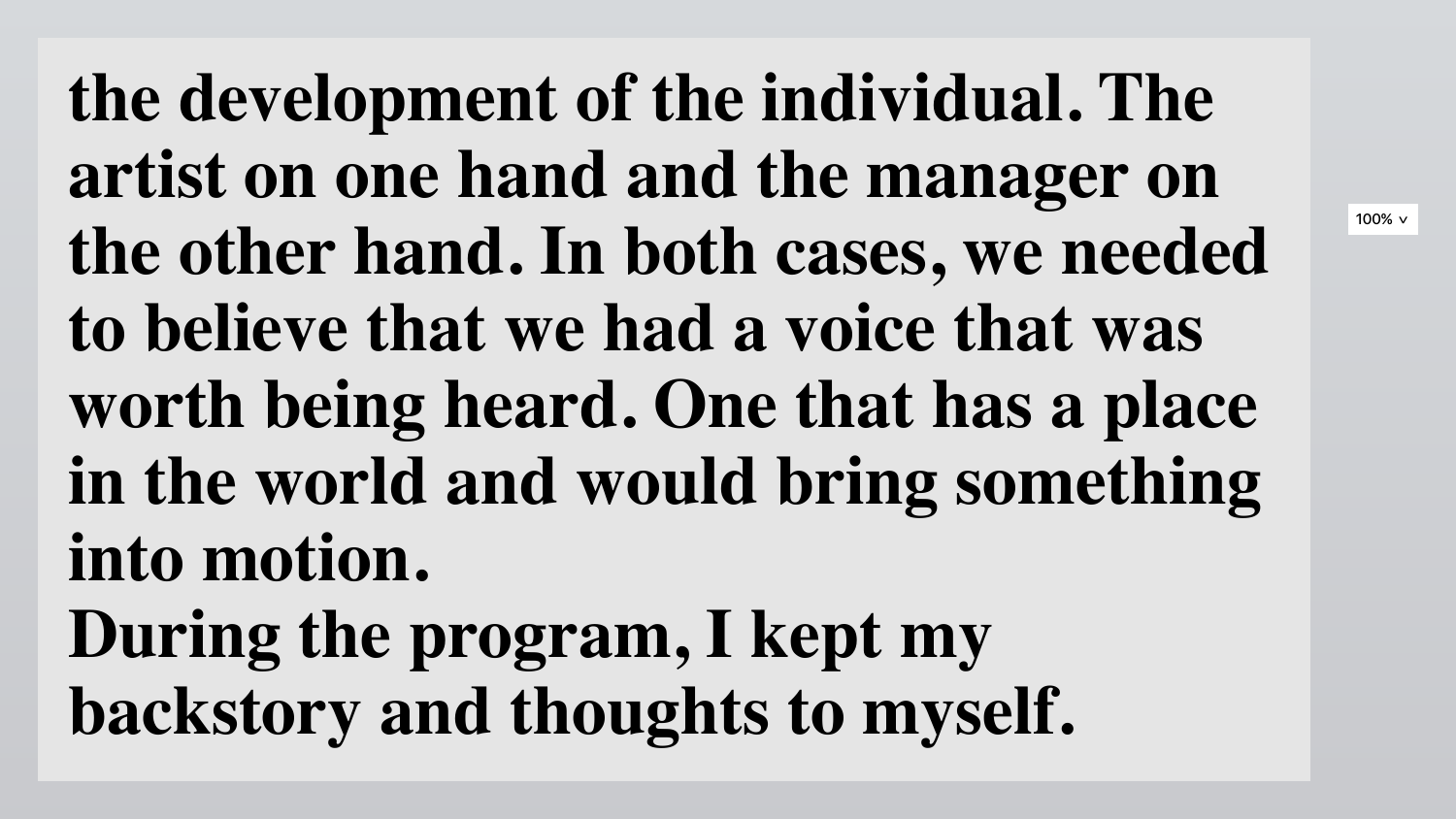**Though I could not help but to compare these two worlds and connect the content of the courses to a larger ideology, I had entered the program with the sincere plan of learning how to run both myself and an unclear larger entity. When I occasionally spilt my thoughts or stories from my past life I was confronted with confused facial** 

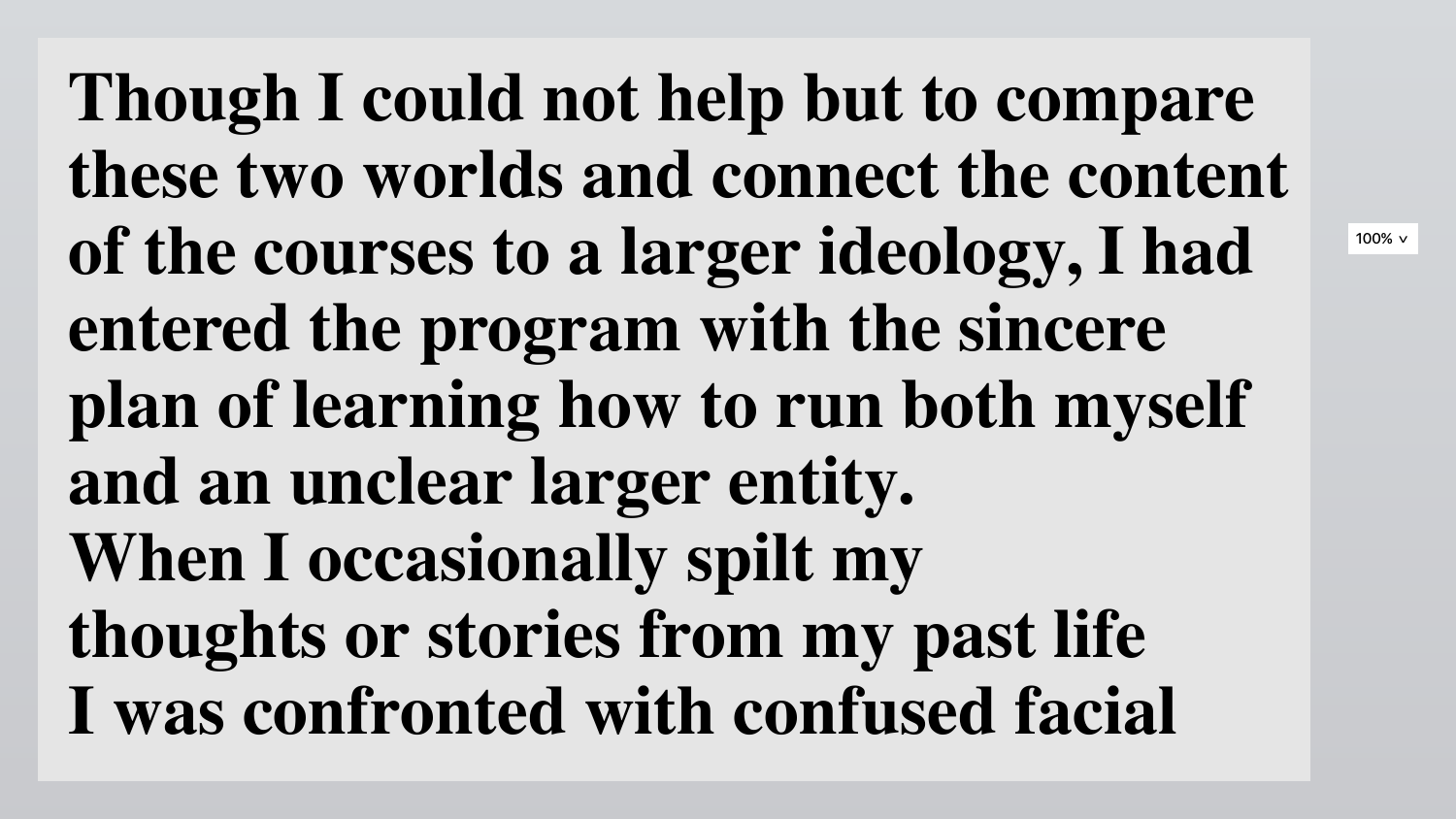### **expressions from my classmates. I witnessed similar expressions from my colleagues in arts when I told them I'd entered business school. Those were hints that suggested, that the bridges between the two worlds I existed in were in some way fragile.**

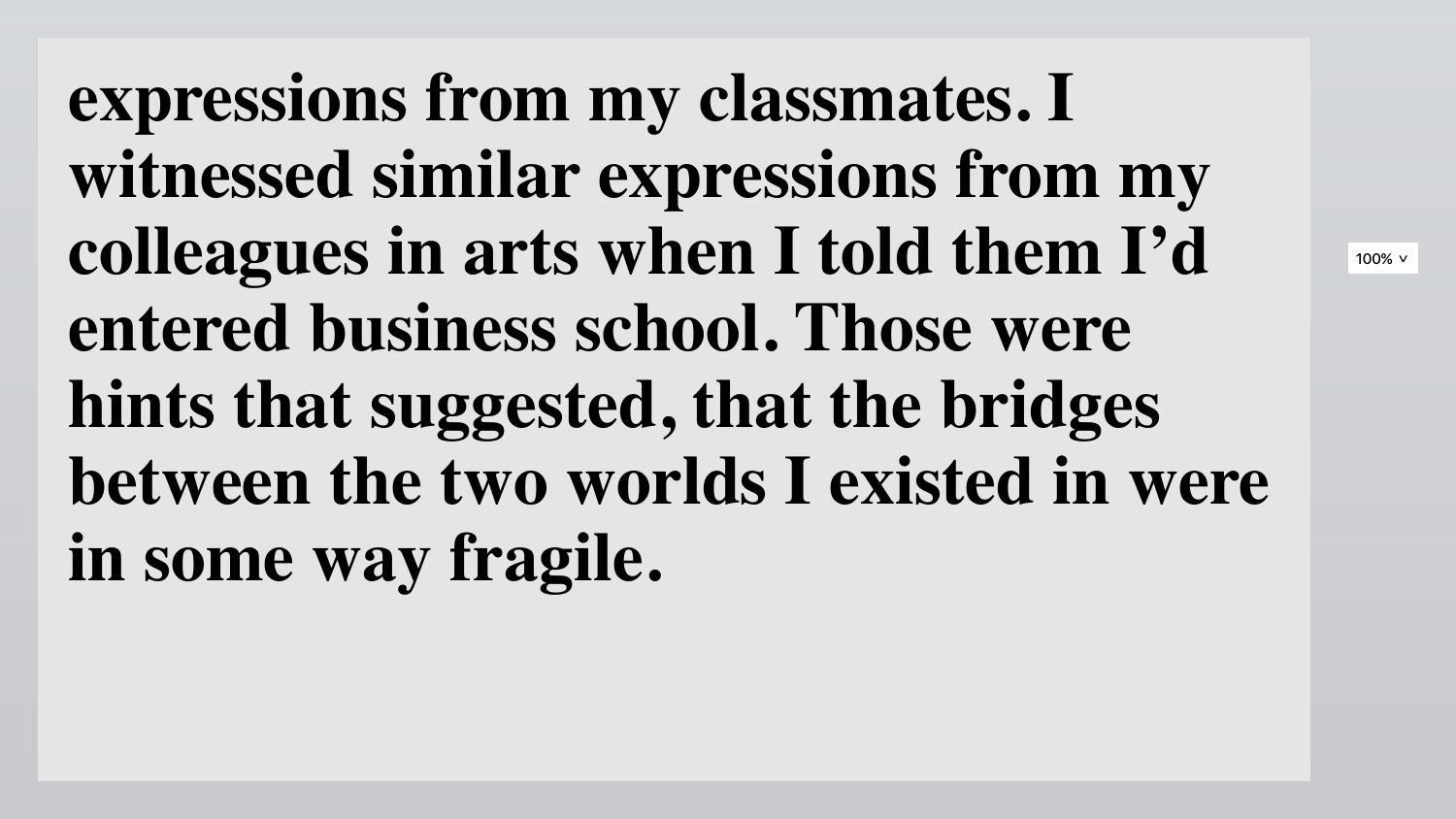**My classmates and I had met up earlier, in the second backyard at one of their parent's houses. Alongside a pool and a sauna, the garden had enough space to host all thirty of us. Long table. Too much food. Too many bottles. Roses everywhere. It was the first time I'd seen them dressed up. The guys, except for one** 

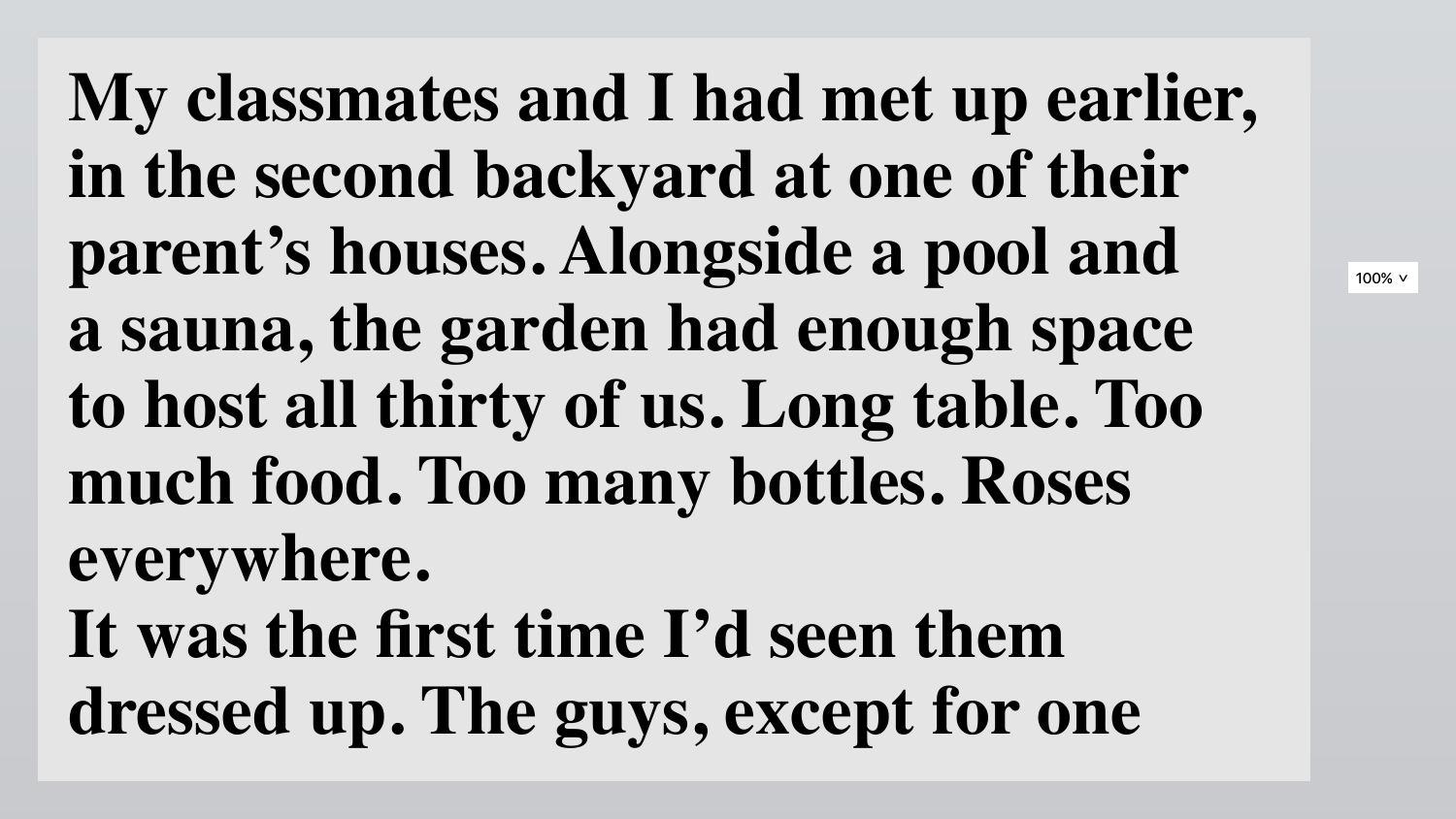### **who kept casual as a statement, all wore dark blue suits paired with shiny, brown leather shoes. They stood in a circle on the right side of the table. The girls, who mostly wore colourful long dresses, sat down on the left. Bouquets of red poppies. Taking a glass from the table, I walked to the right side.**

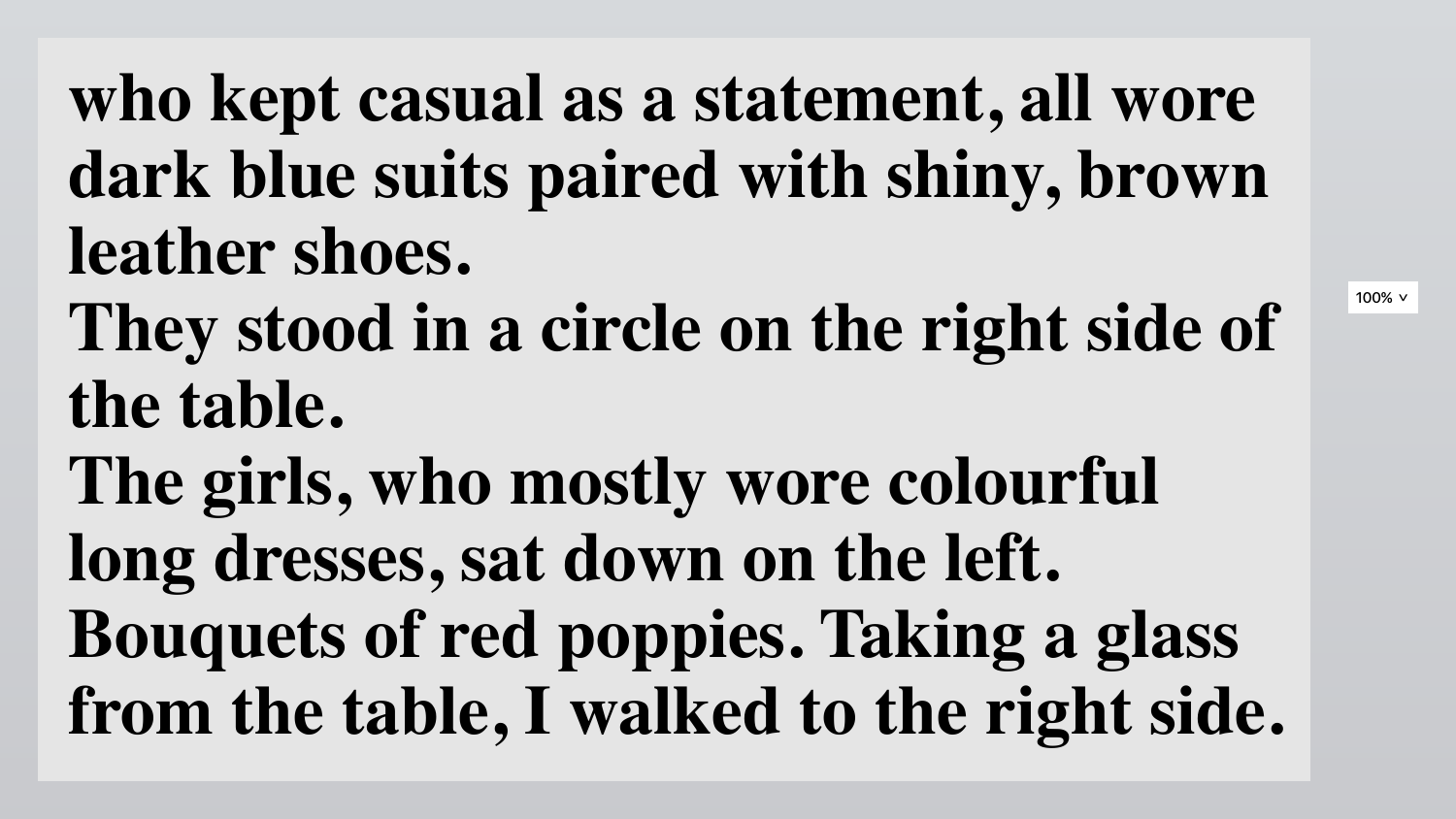**I resisted the urge to ask if they had been shopping together- using the word "professional" to compliment. We'd accompanied each other through Financial Management, business cases, Strategy and classes moving online. Generally, they had been more at ease with the word** *Exploit* **being used casually and knew that the rights** 

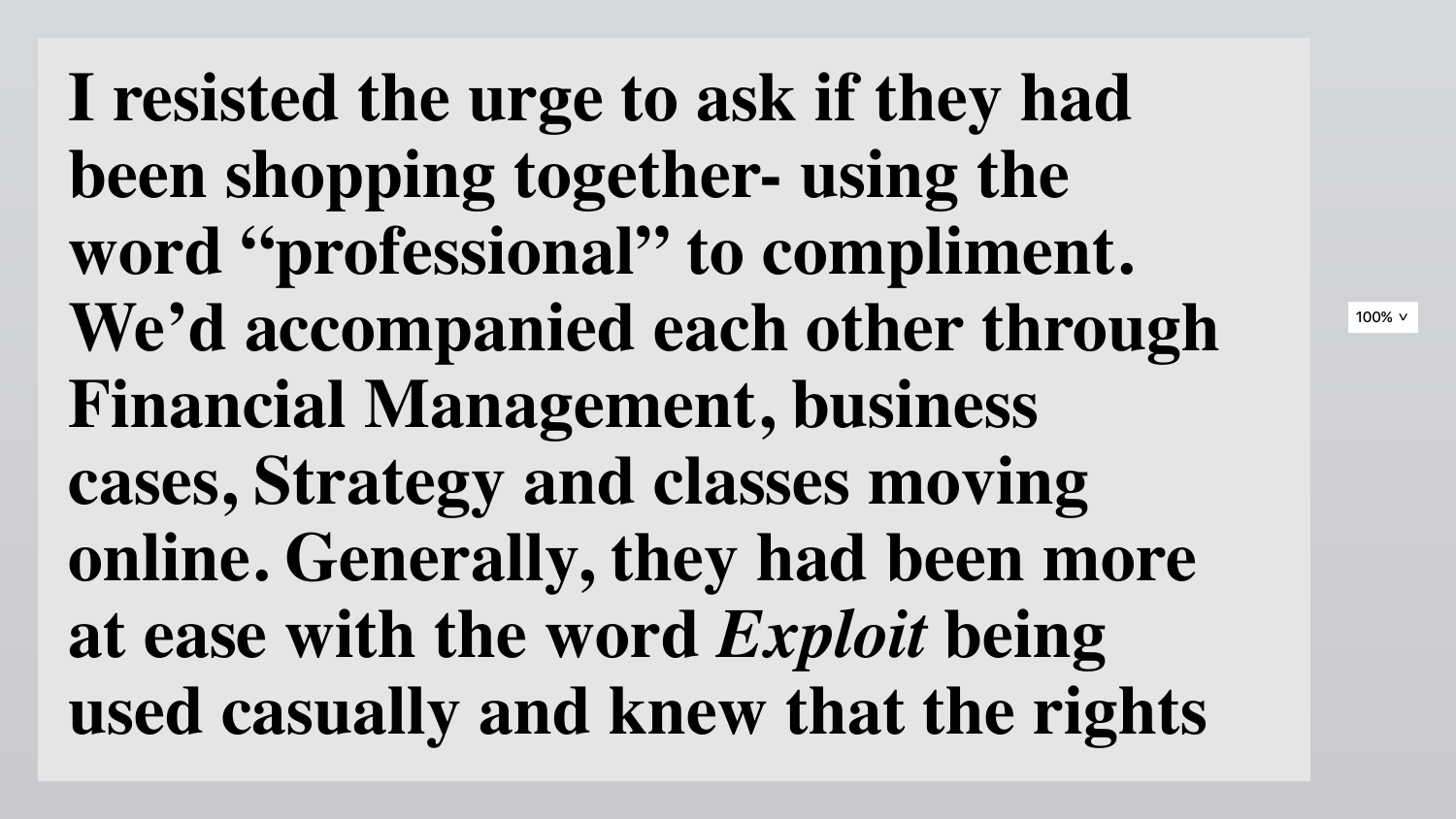**answer, at the bottom line, was always profit. But still. We appreciated each other's company. I was thankful for the shared excel sheets, and technical explanations, and hoped they were thankful for the more ethical questions I'd asked during the year. We toasted over job offers. Talked about company cars and summer** 

> 100%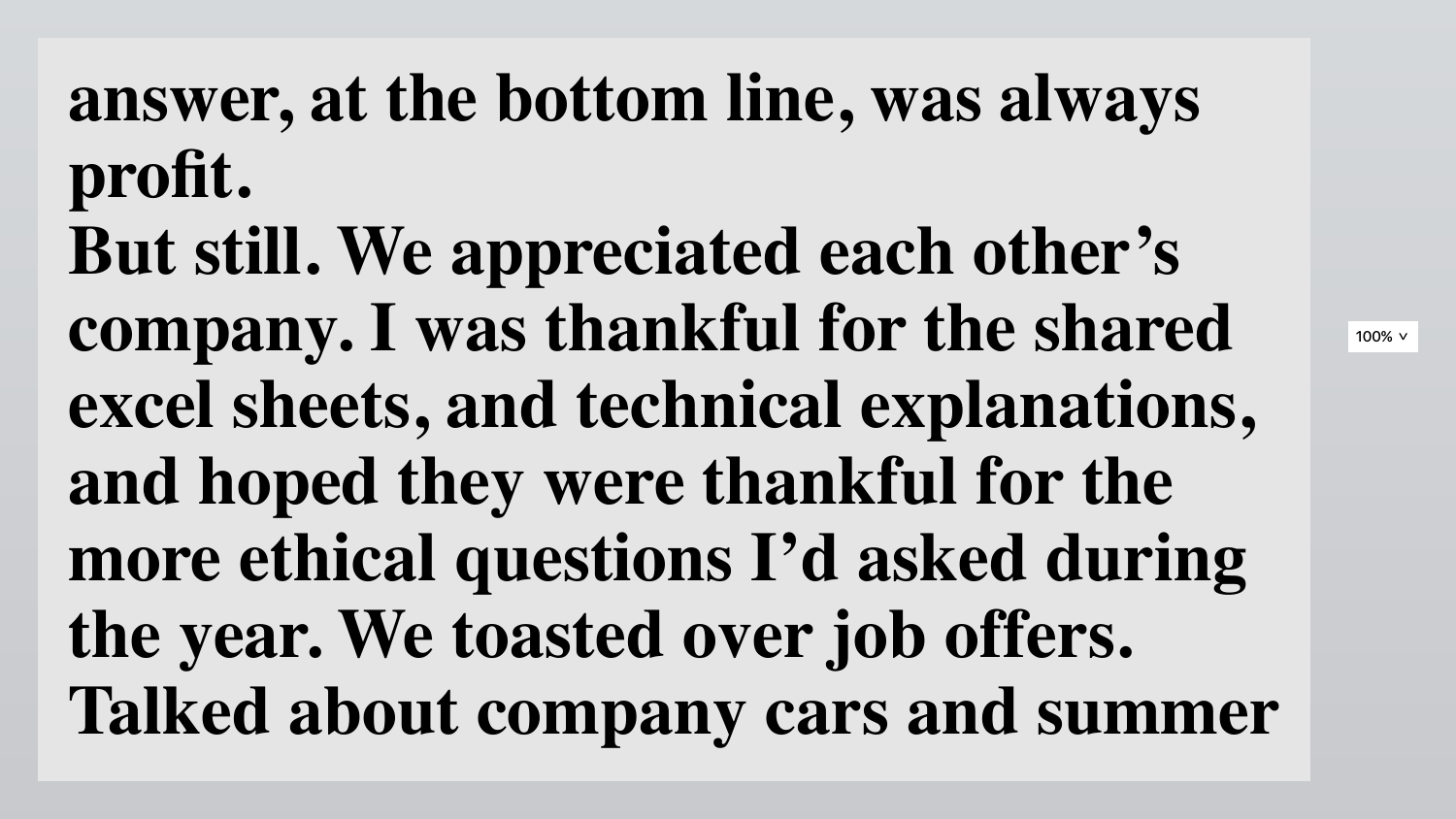### **vacations. Like we had grown up overnight. Then we lined up for various constellations of group photos. Girls. Boys. Girls and Boys.**

**In the break trays of champagne appear while we remained seated.** 

> 100%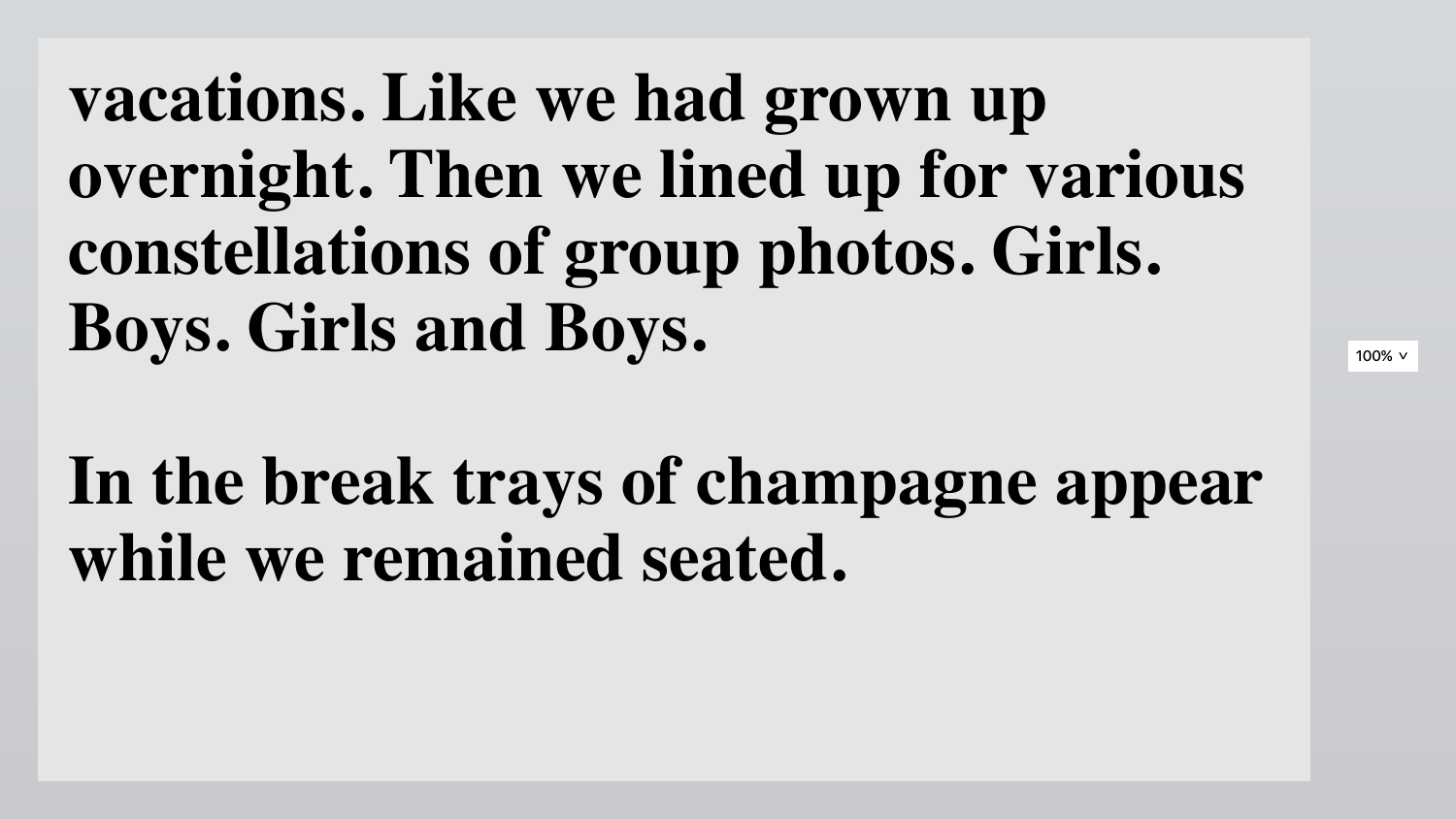*We will rock you* **by Queen. I text my family to check out the DJ, who's booth is next to my row of seats. Fake-tanned man, gelled hair, ripped jeans and a white t-shirt with a blue and red logo of the city: ANTWERPEN. I remembered that t-shirt from a 2017 Vetement collection. His Antwerp was something else though. Not Antwerp of** 

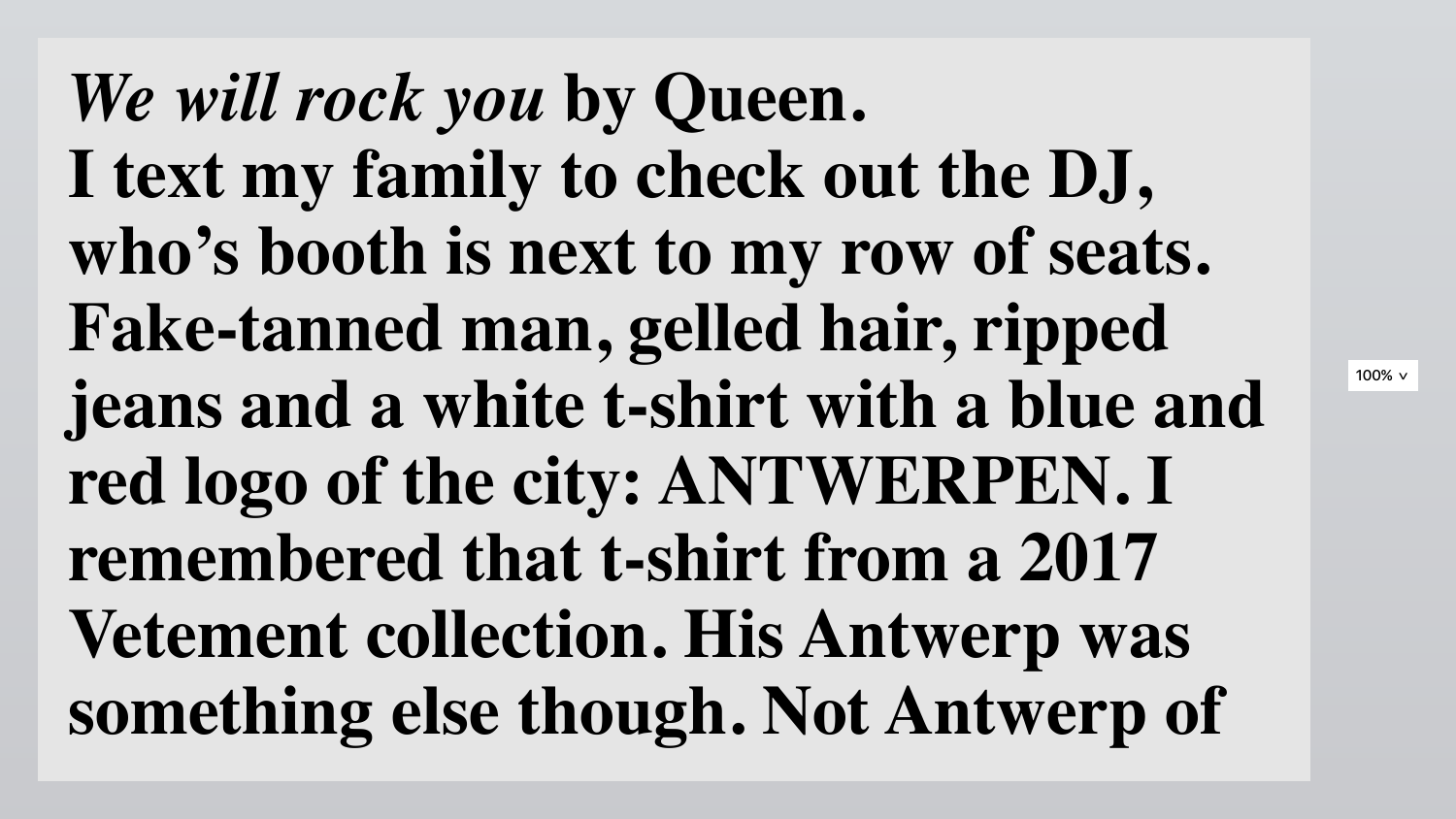### **fashion. Nor was it football-champagne Antwerp. His timelessness preceded 2017. It preceded 2021. He could have worn the t-shirt since yesterday or since forever. Him and his girlfriend, who sat crossedlegged next to him looking at her phone the entire time, were something else. Their simultaneously bored and wired**

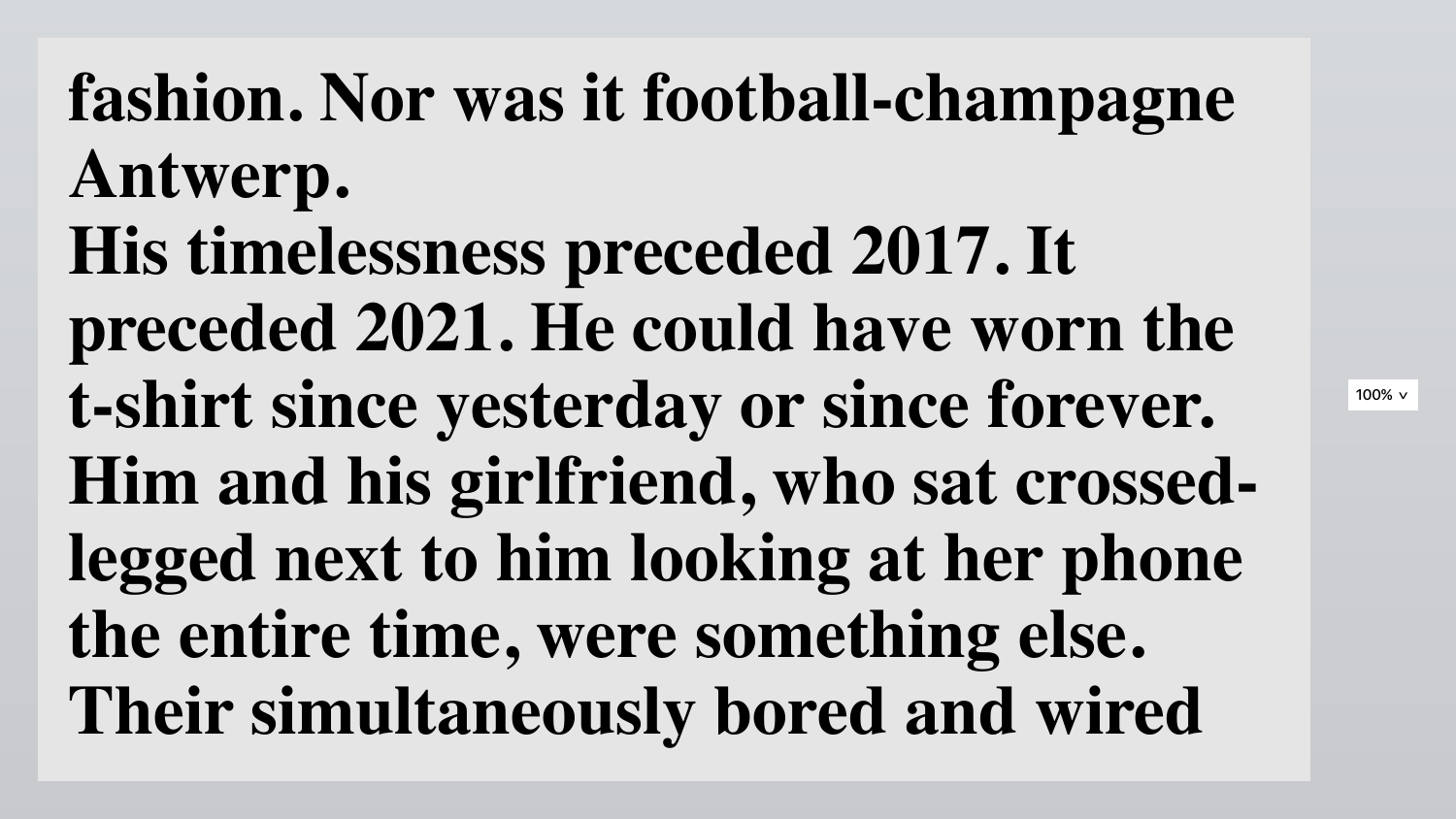### **presence added to the eeriness of the event.**

### **Another speaker takes the stage. A student. Smiling then serious. She talks about the shared difficulties we have experienced this year – being at home. While she felt like she had missed out**

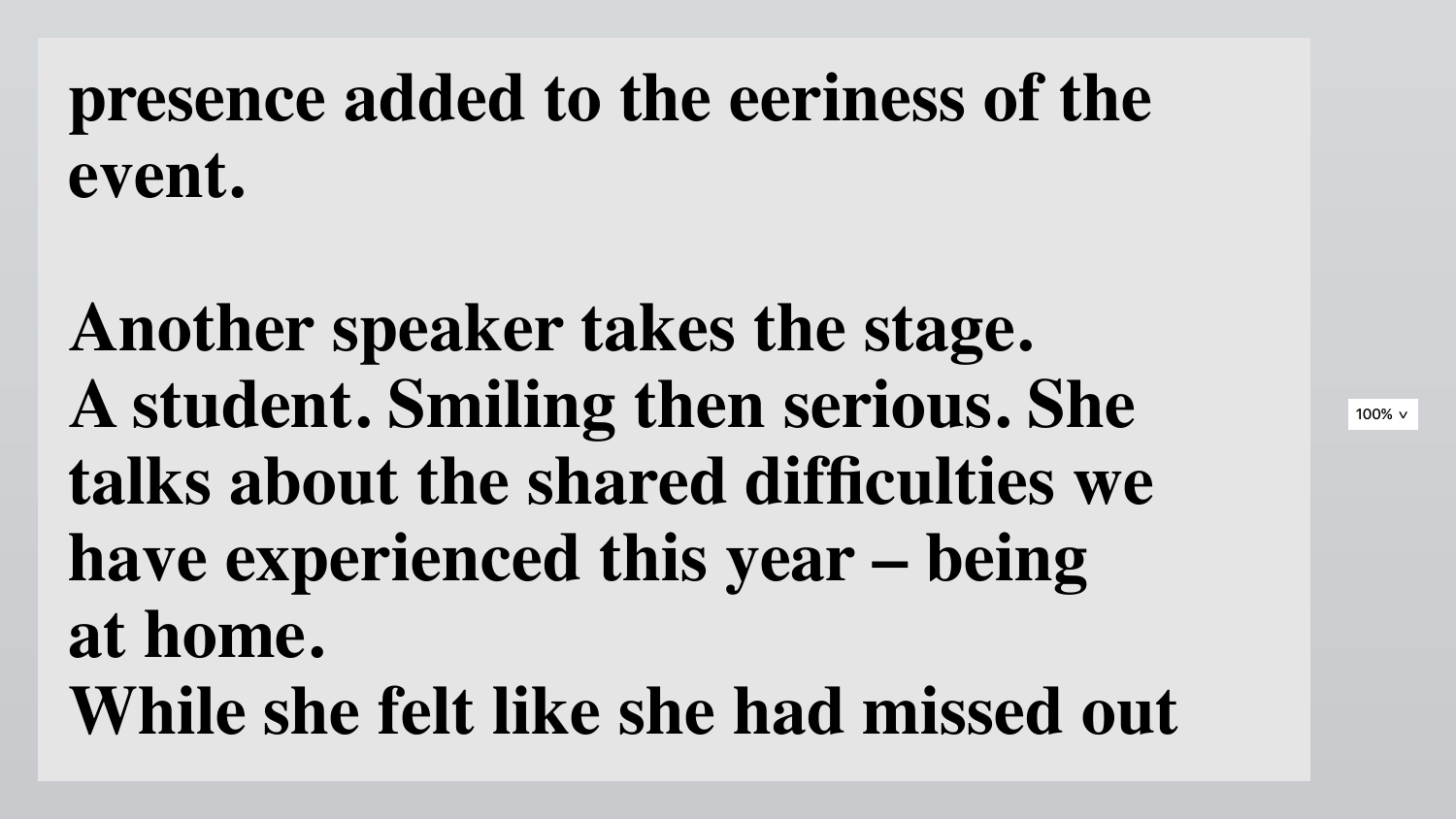**on an important part of her student life, I had enjoyed waking up five minutes before class, collecting screenshots of different coloured graphs and working on analysis of various large companies. All from my Brussels apartment. Which was less sterile and alienating than the campus in Antwerp. While she talks, a man paints subtle,** 

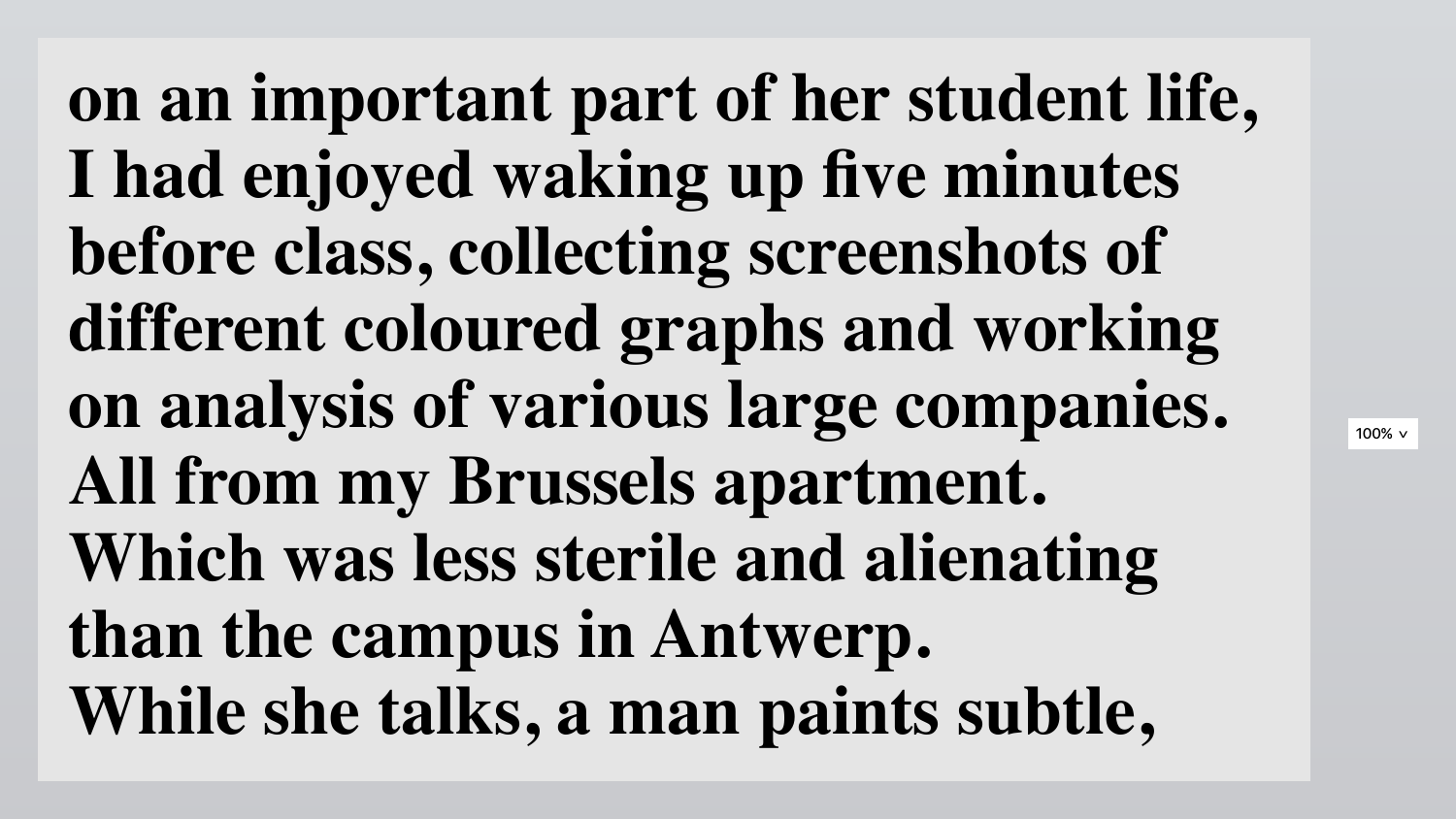**white lines on the large field behind her. An employee of the stadium. Unaware or unbothered by what is taking place around him. Stringing a threat between two sides of the field he then follows the line in a precise and practices manner. Slowly painting a straight white, like he represents time and labour all together. Meanwhile the student references** 

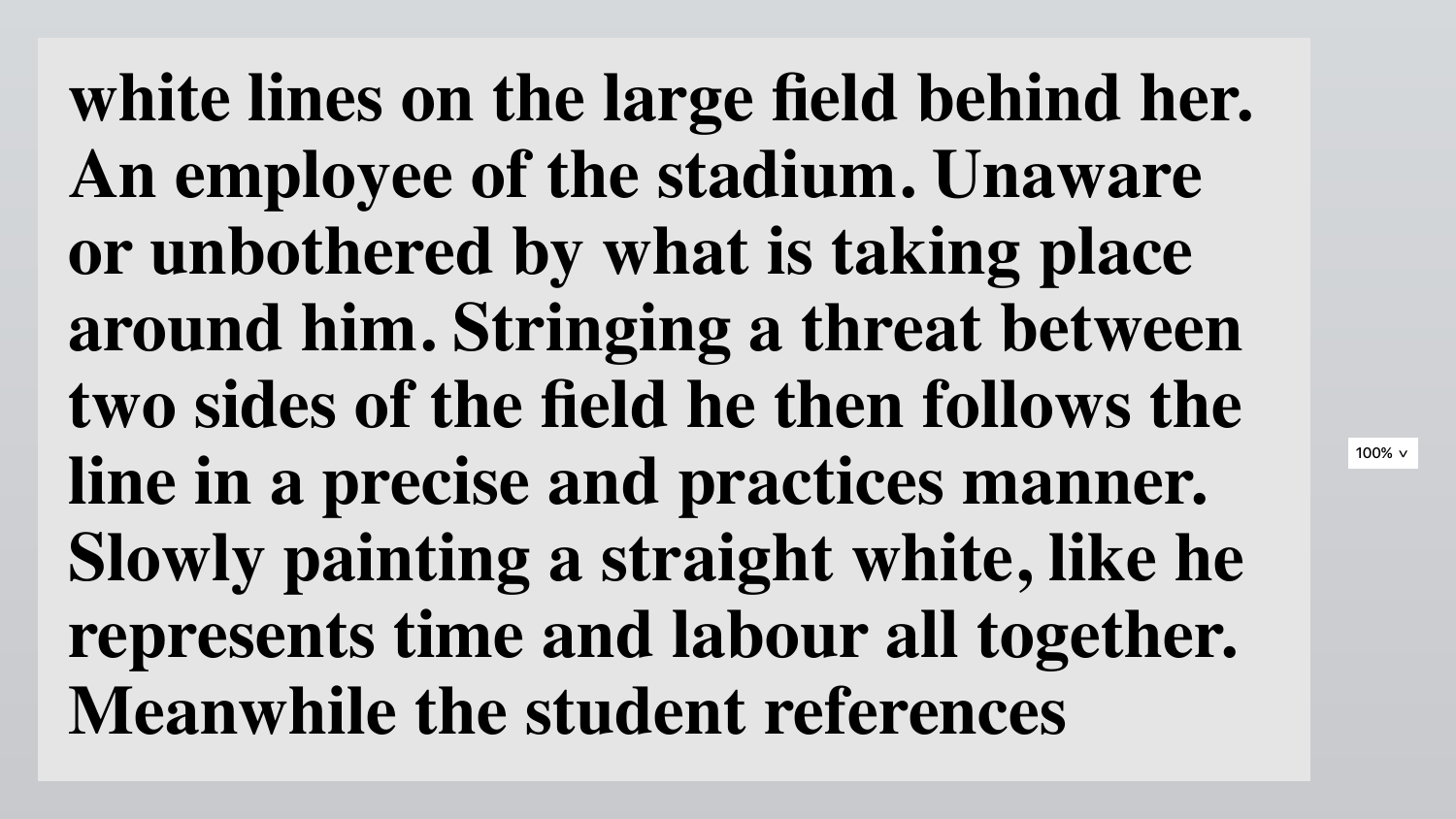### **a research that concludes that this year graduates are more resistant to uncertainties and will therefore be better employees. Isn't that great to hear. A perfect white circle is painted on the middle of the green field.**

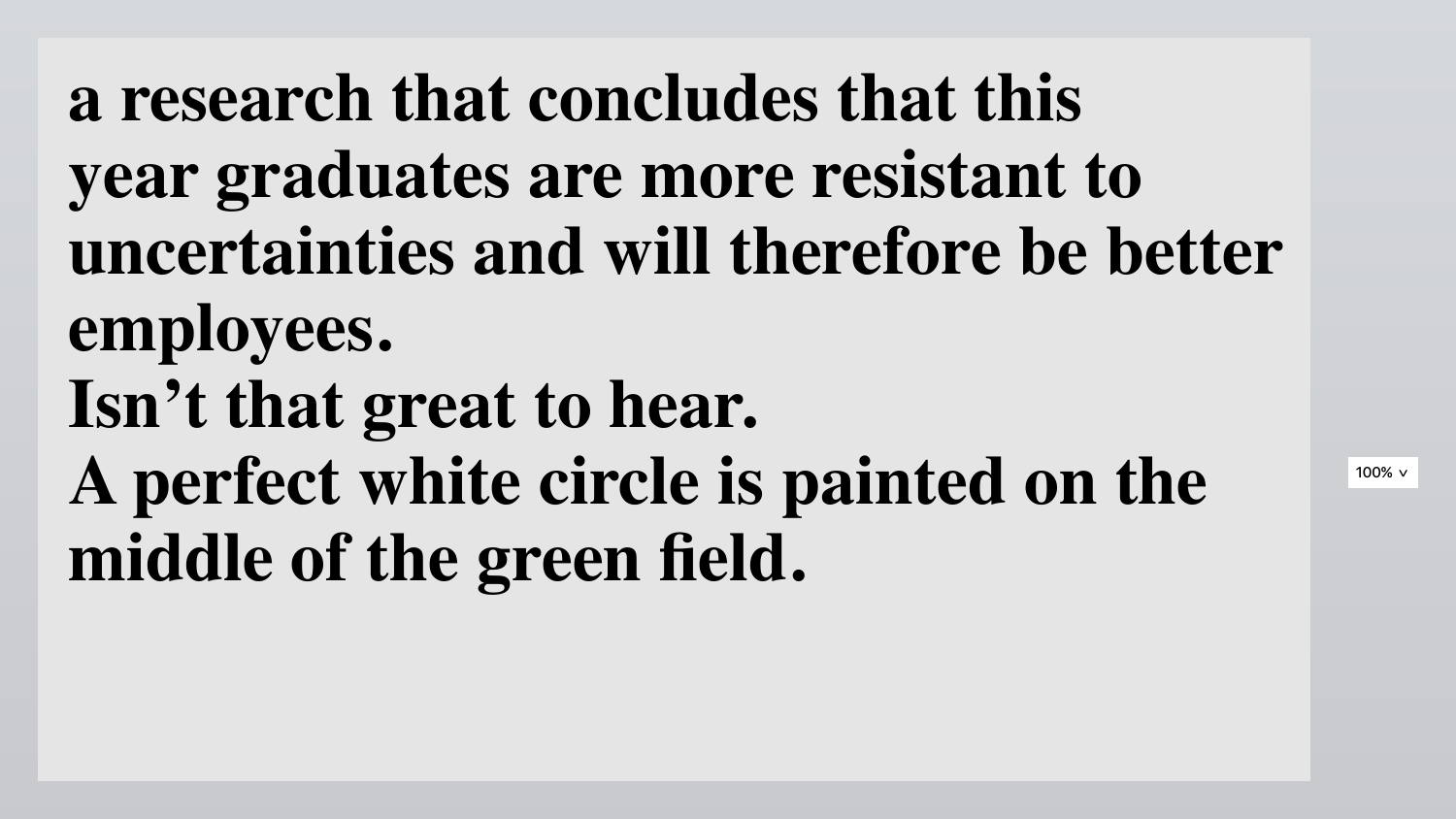### *The Business* **by Tiesto. Loud. The game becomes clear at last. We are seated according to our grades. Head of each department stands up and announces our names in that order. From the lowest grades to the highest one. When we stand up, one by one a camera man follows our movements. Our image**

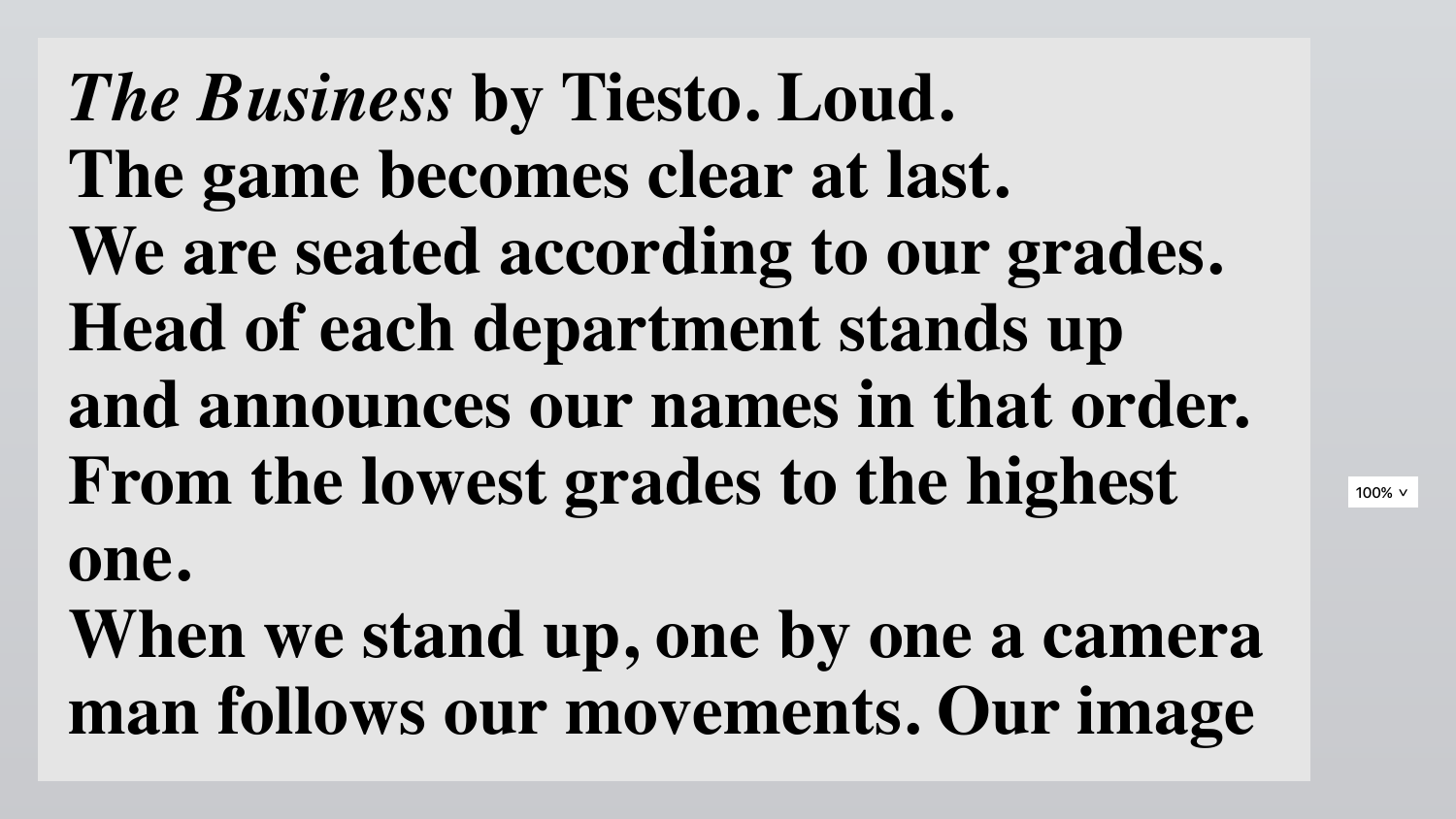### **is simultaneously displayed on the large screen. Alongside a quote we have chosen.**

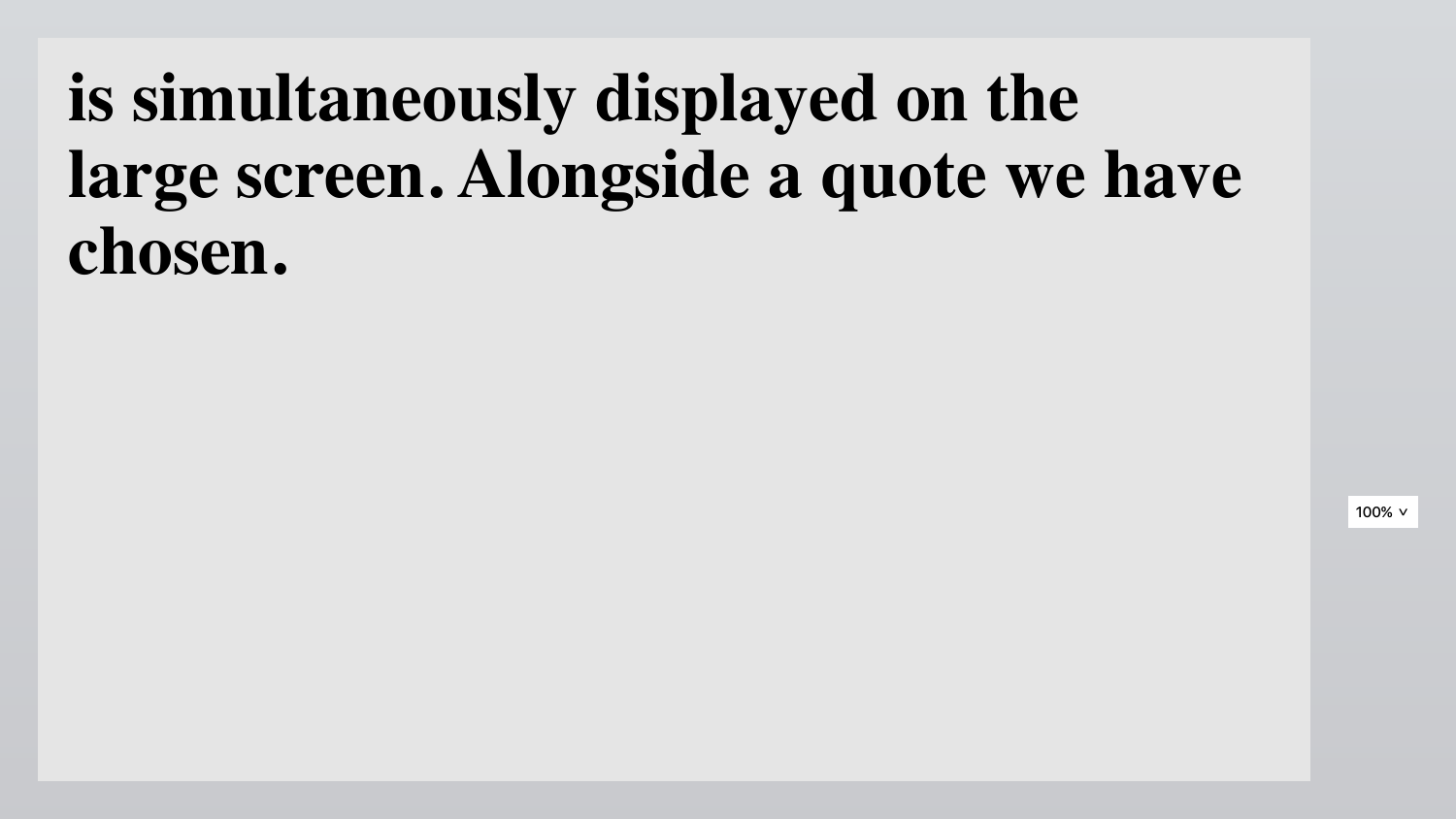### *"Heavy storm with a spell of sunlight"* **from Marine Time Management graduate. (I think about the turbulent spring, which lead to this practical turn).**

*"Follow your dreams and my Instagram @claire97"* **Kisses to the camera. (I do appreciate her directness.)**

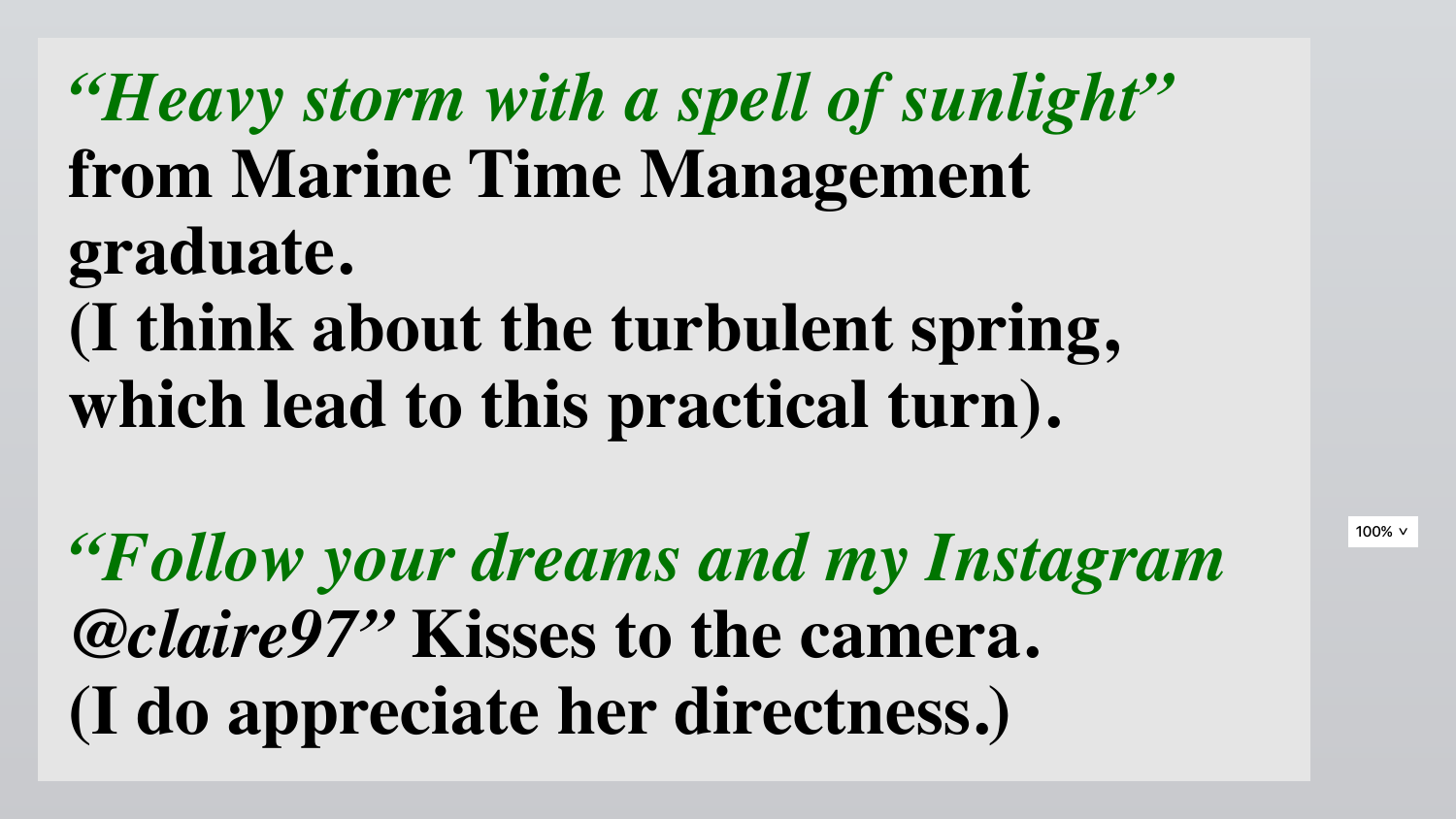### **We are the last class to be announced. My hands are sore from stubbornly clapping for each and every student, but I keep on going. To my surprise I land a middle grade. Neither winning nor losing the game. A quote I stole from an exhibition title appears next to me on the screen.** *"May the bridges I burn light the way"*

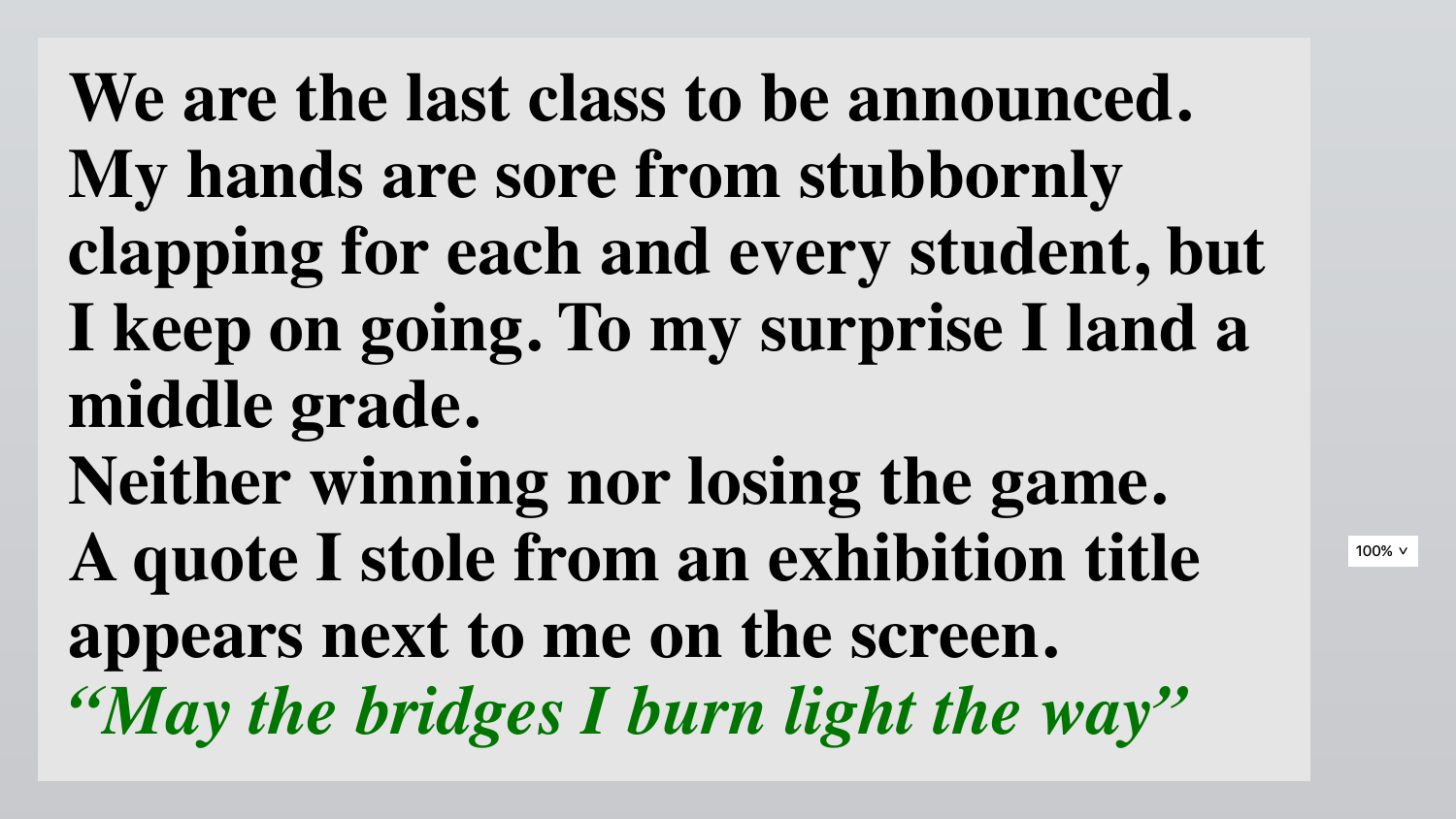**It wasn't an ancient Chinese saying. Or taken from an epic novel. When I looked it up I found out that the quote originated from a Beverly Hills 90210 episode. From a scene where a character called Dylan is confronted with his drug abuse. I hadn't seen it, it didn't matter, I thought it fitted to the occasion.** 

- 
- 
- 

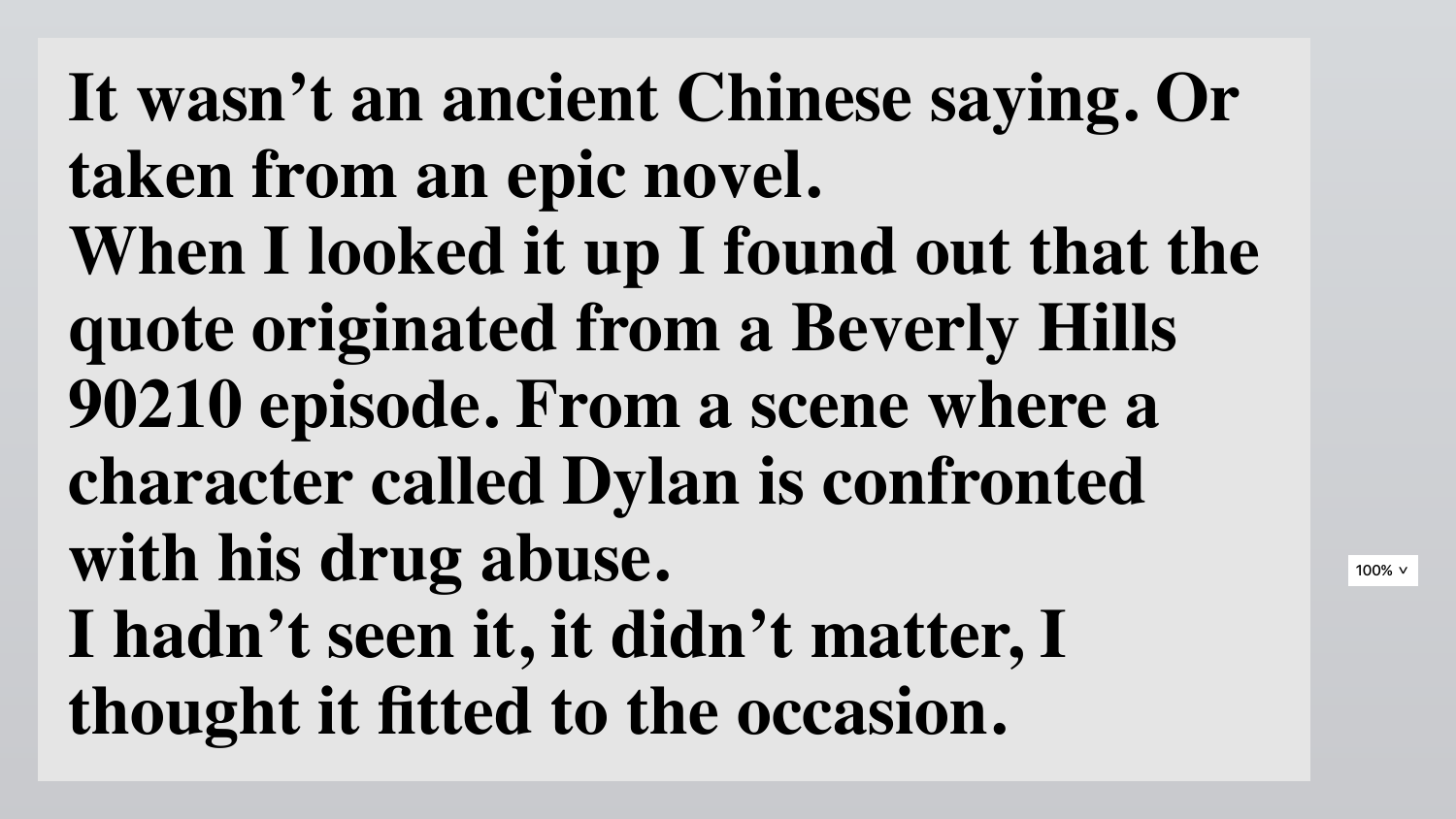### **I smile and wave.**

**Then we move a tassel attached to our hats from one side to another and throw our hats in the air. Marking the end of the ceremony. Champagne glasses appear again.**  *Dutch version of Blümchen***. The crowd mixed.** 

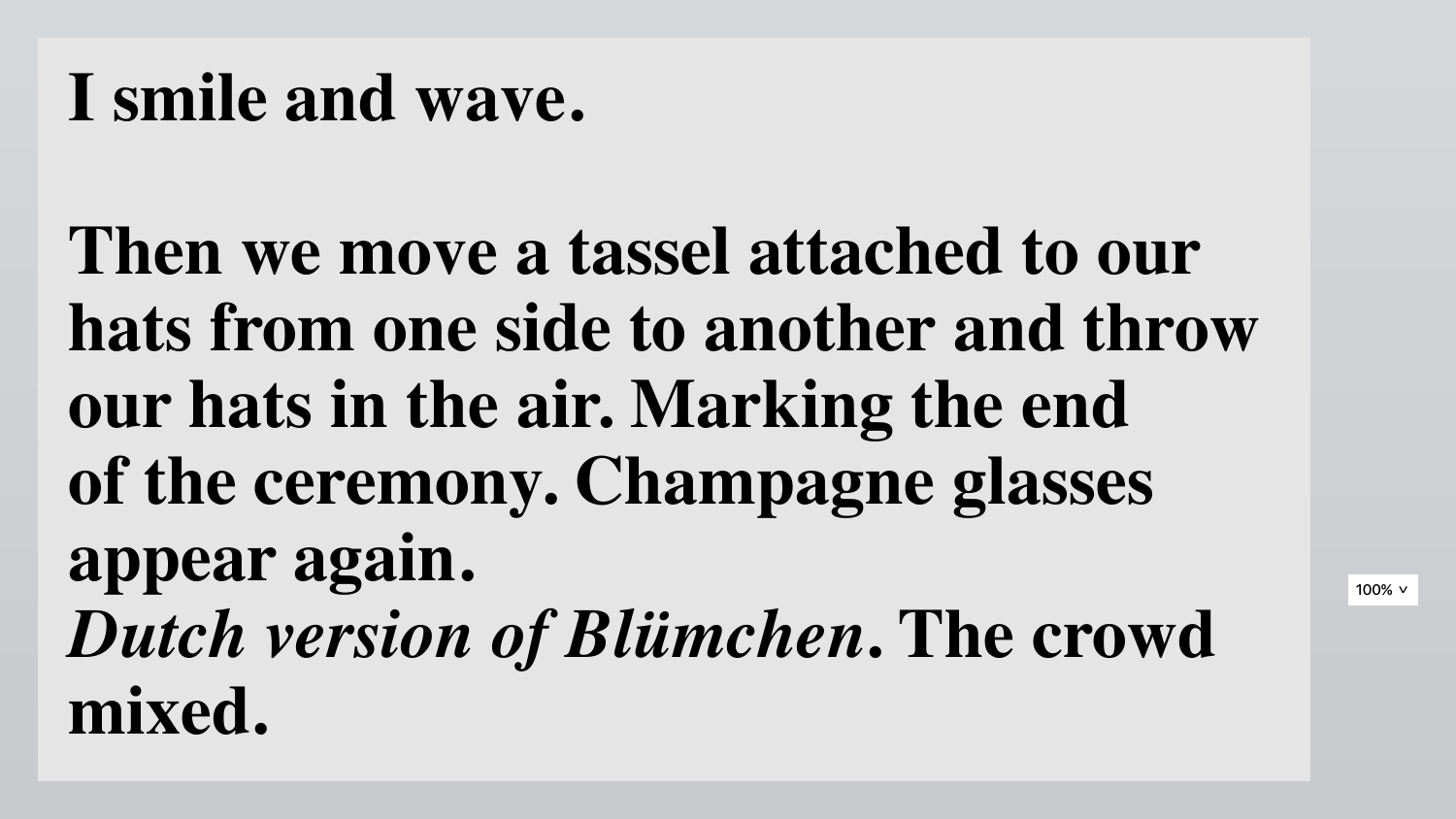### **Well-dressed parents advance from their seats above. Reunited families. Their children have finished their second master's degree. Six years of University behind. Paid by the parents. Finally adults.**

### **A large black man steps on the stage. The oversized t-shirt slightly narrow**

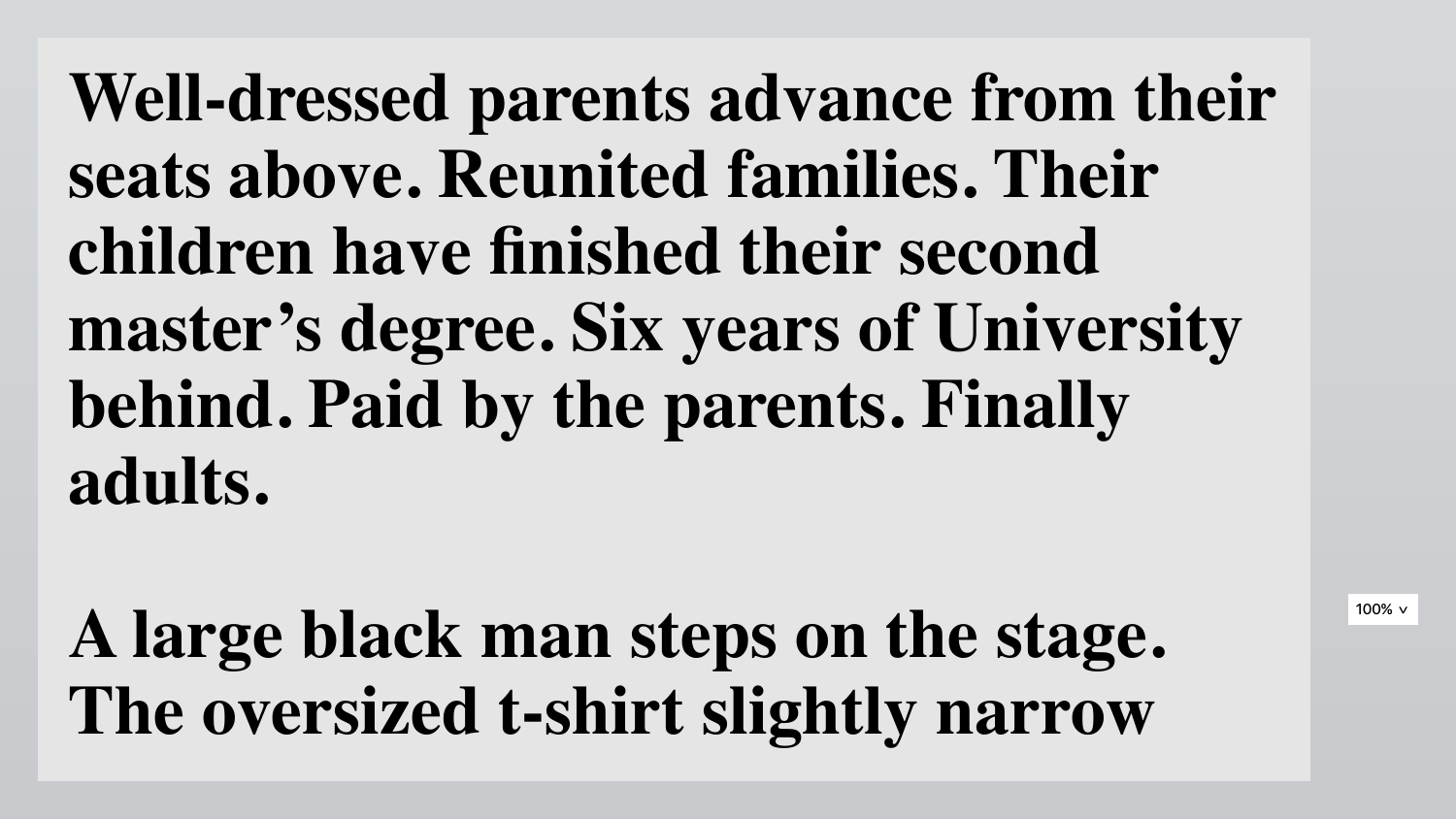### **around his shoulders. A camo-flash coloured cap. He's the MC. A hype man, that had appeared next to the DJ at some point. (What is his Antwerp?) WELCOME CLASS 2021 he shouts in the microphone.**

**Some students are still looking for their hats. The parents are talking to each** 

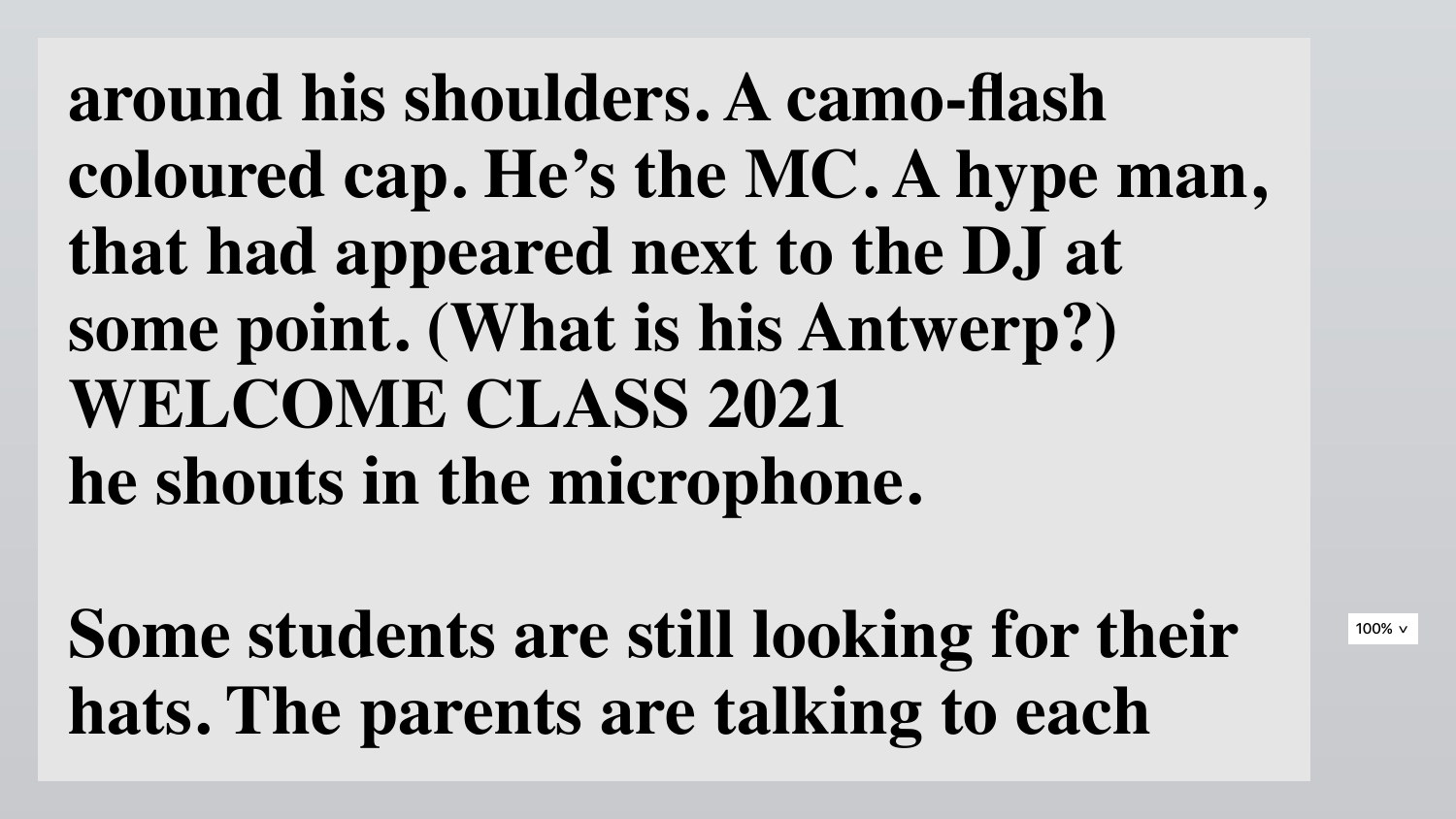### **other. They know each other. (Of course they knew each other). High heels and shiny brown leather shoes. Blonde hair. Grey hair. Well cut hair. A lot of beige colours, a lot of suits. This aspect of the social gathering had remained hidden as we were all seated.**

## **LET ME HEAR SOME NOOOOOISE**

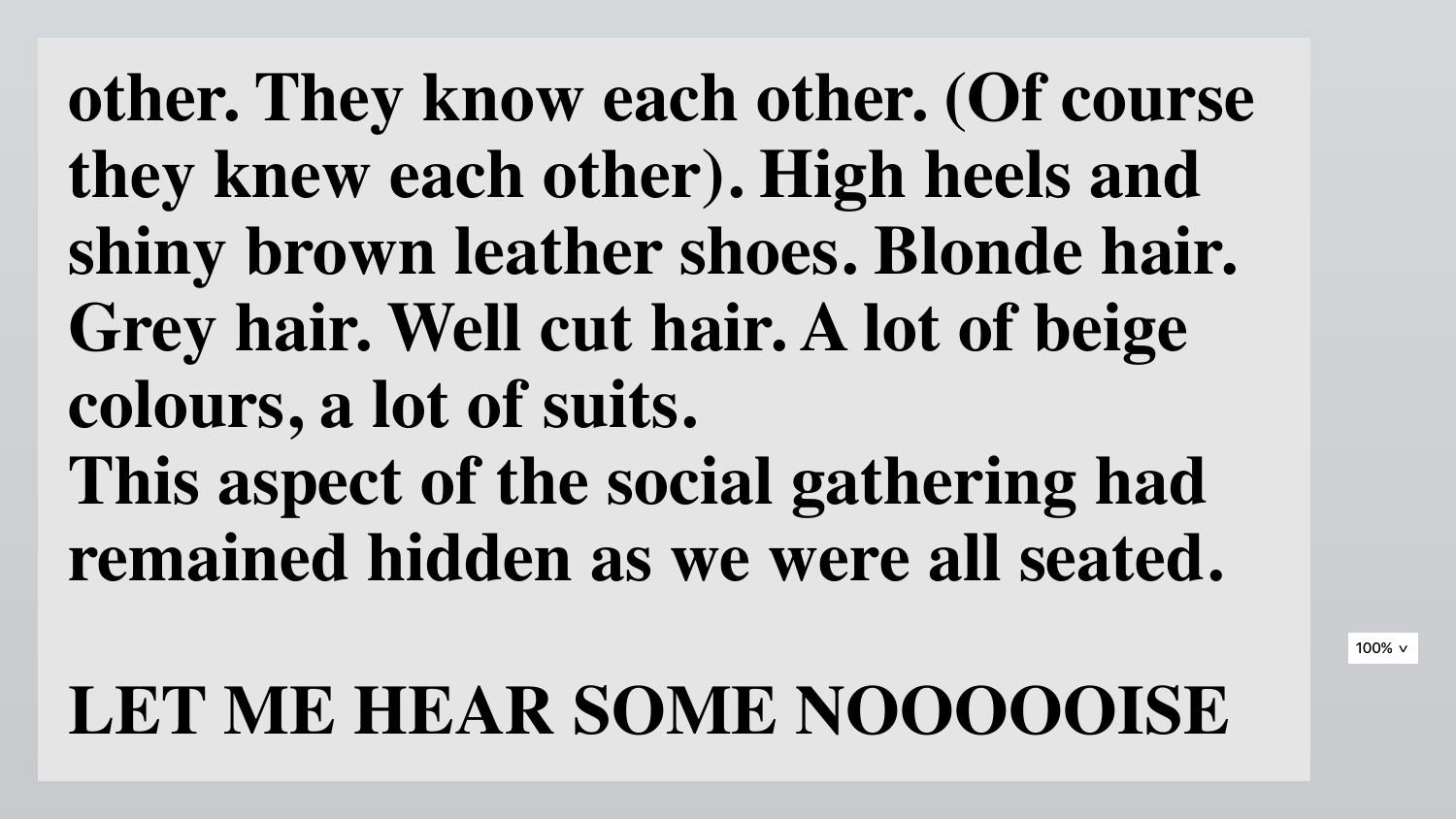### **No response. I grab a glass and look for my own family. As I walk through the crowd, a professor I've never met before approaches me. Eyes lit up by the Champagne.** *"I think YOU should go and dance."* **She says. At that very moment the Hype man shouts: WHOS JOINING ME**

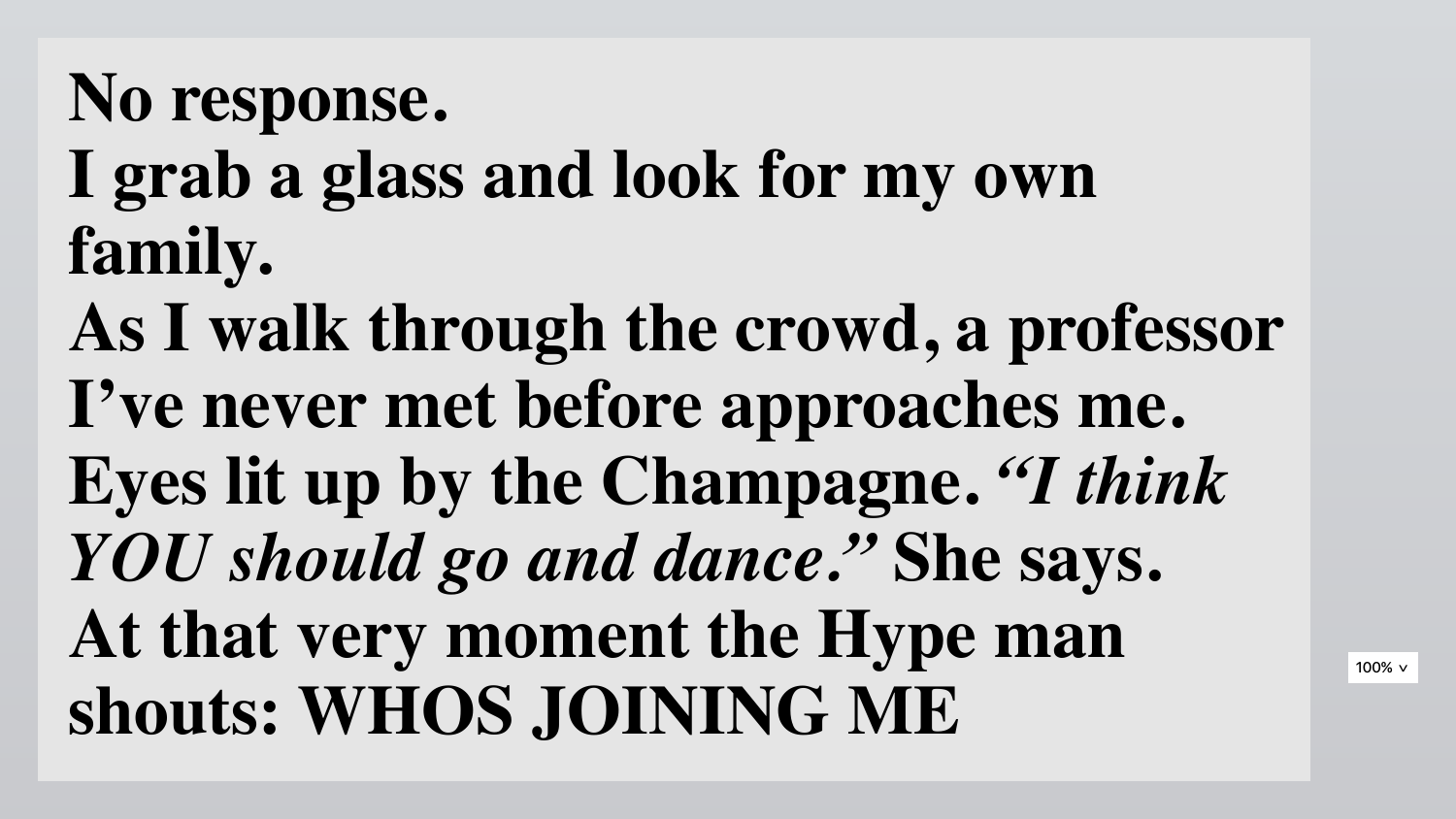**ON THE STAAAAGE? I knew she could be asking anyone. It was not especially directed towards me. I did not have to be that one. Dancing on the stage. Not today. In front of all these strangers. But still. Confidently I change my direction. Walk**  down the stairs. Towards the stage.

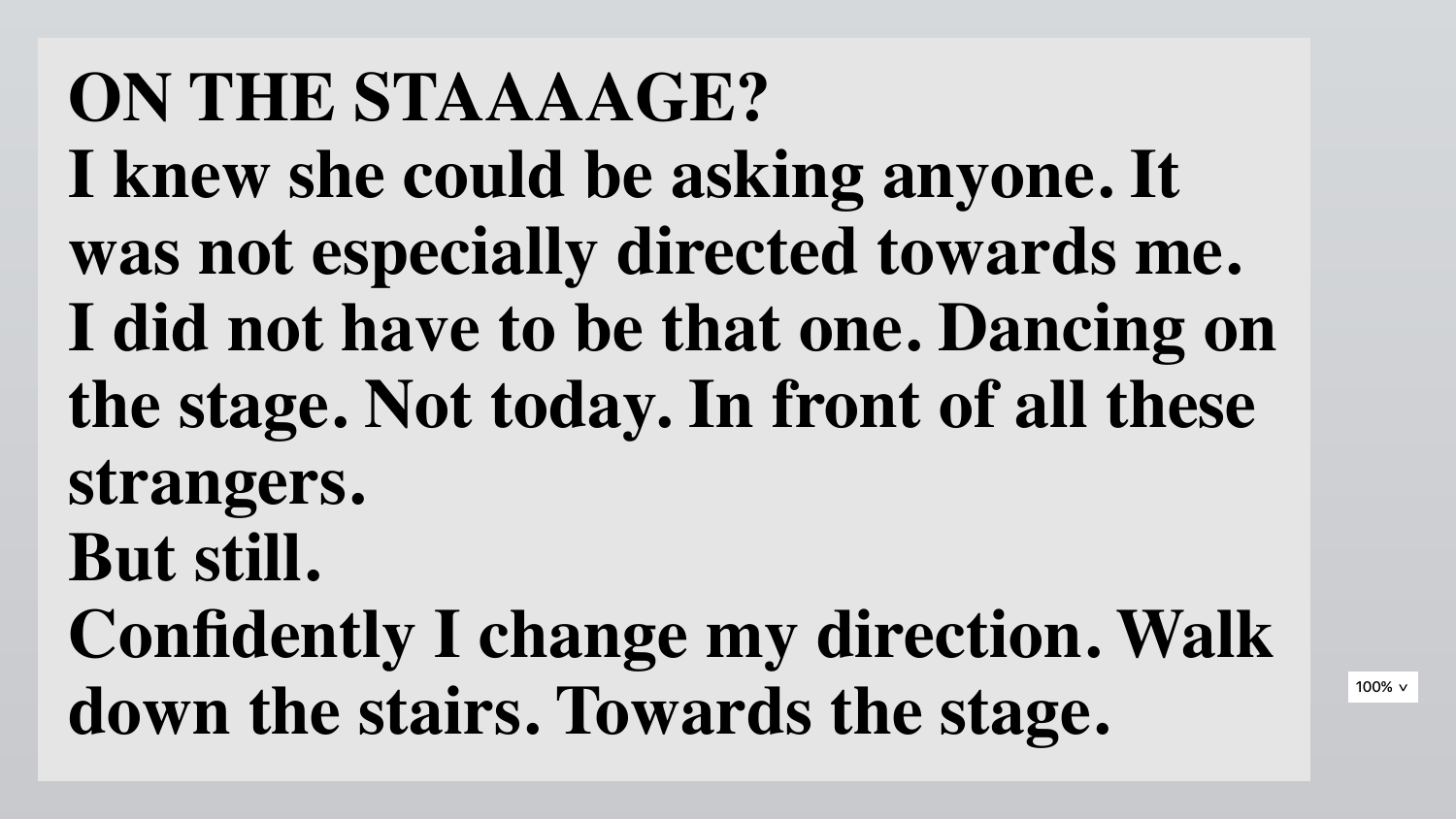**My appearance is announced. WE HAVE A DANCEEEEEER. I throw my hat off for the second time Twirling across the stage. The Hype man bounces. Jumping down, up again. First, I spilled half of my glass down and then the rest. Cape off. Jumping down, up again. Down on the floor again. Using the full stage. Radiating energy.** <sup>&</sup>gt;

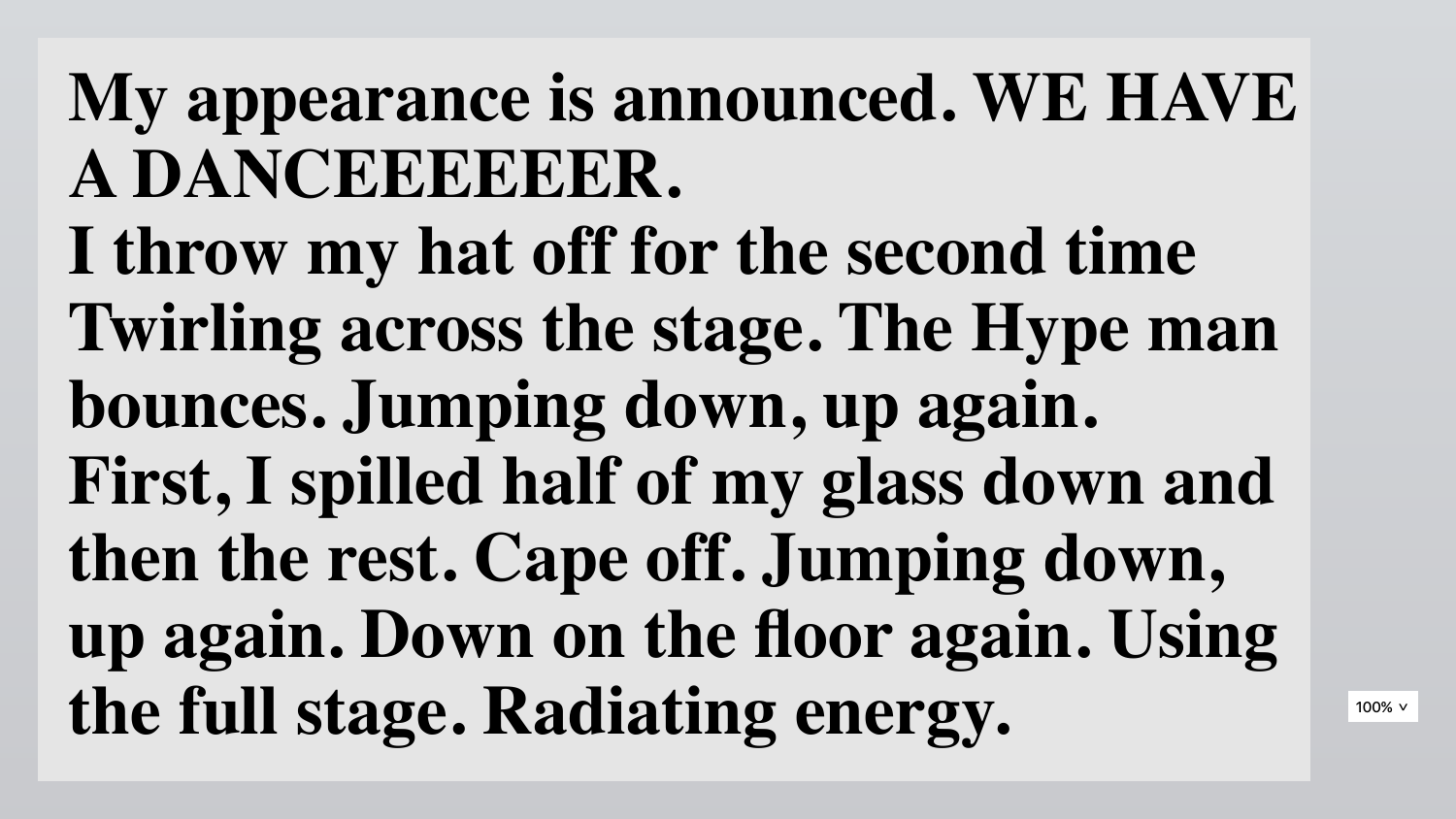### **The parent- the suit- the CEO: watching. The classmate – the talent – the future leader: watching. Like they were seeing me for the first time. And they were.**

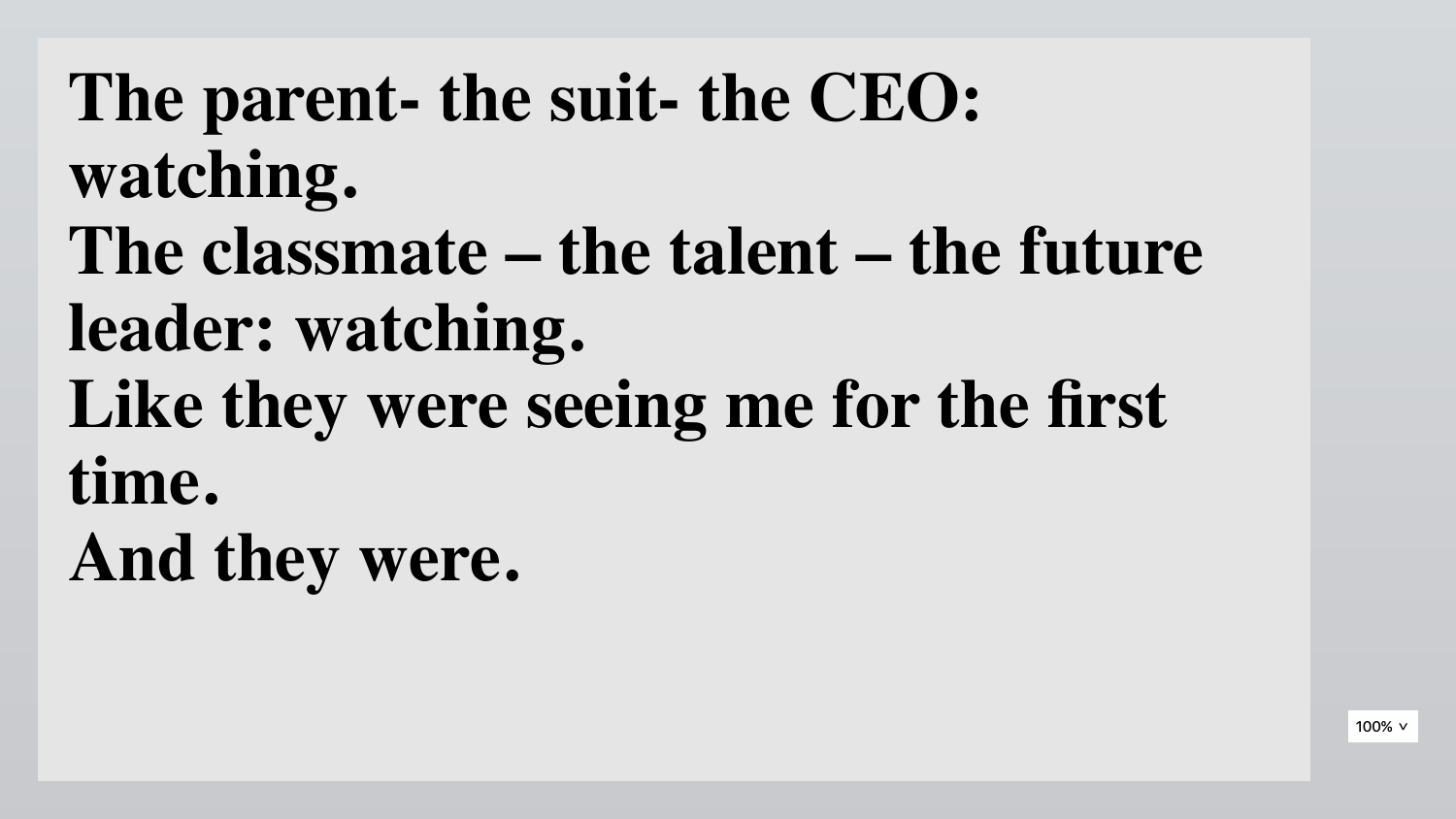**The thirty-year-old who was dancing in front of a crowd of strangers, semi strangers, acquaintances and two family members wondered if she'd learned something this year. If she had managed to take her life into her own hands. Grown up a bit. Was she now capable of confronting responsibilities?** >

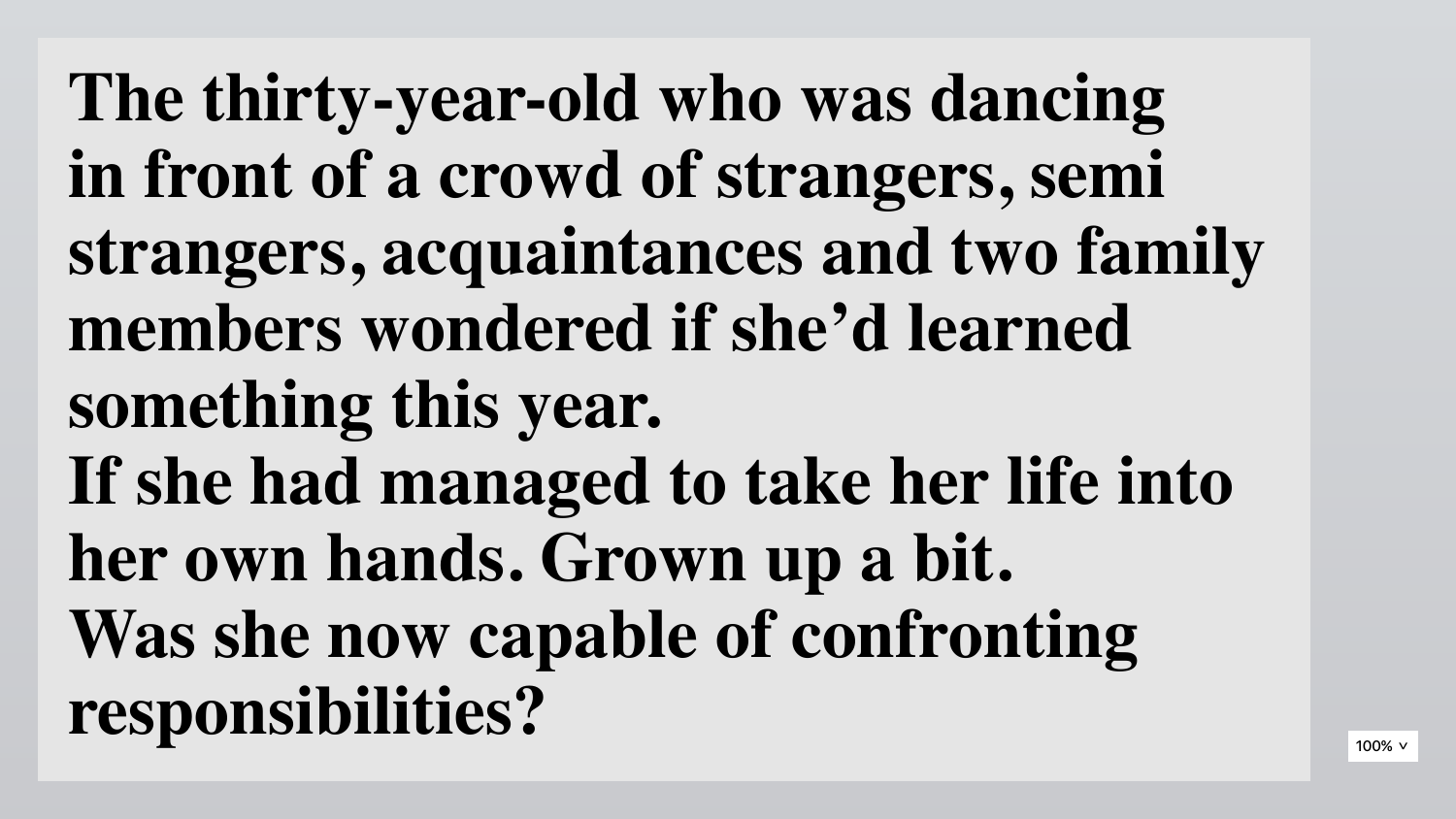### **The ones that came with, simply living life.**

**Or was she just equipped with new vocabulary. And a degree. One that could trick people into believing she actually knew what she was doing. Or was she just slightly better at paying rent on time?**

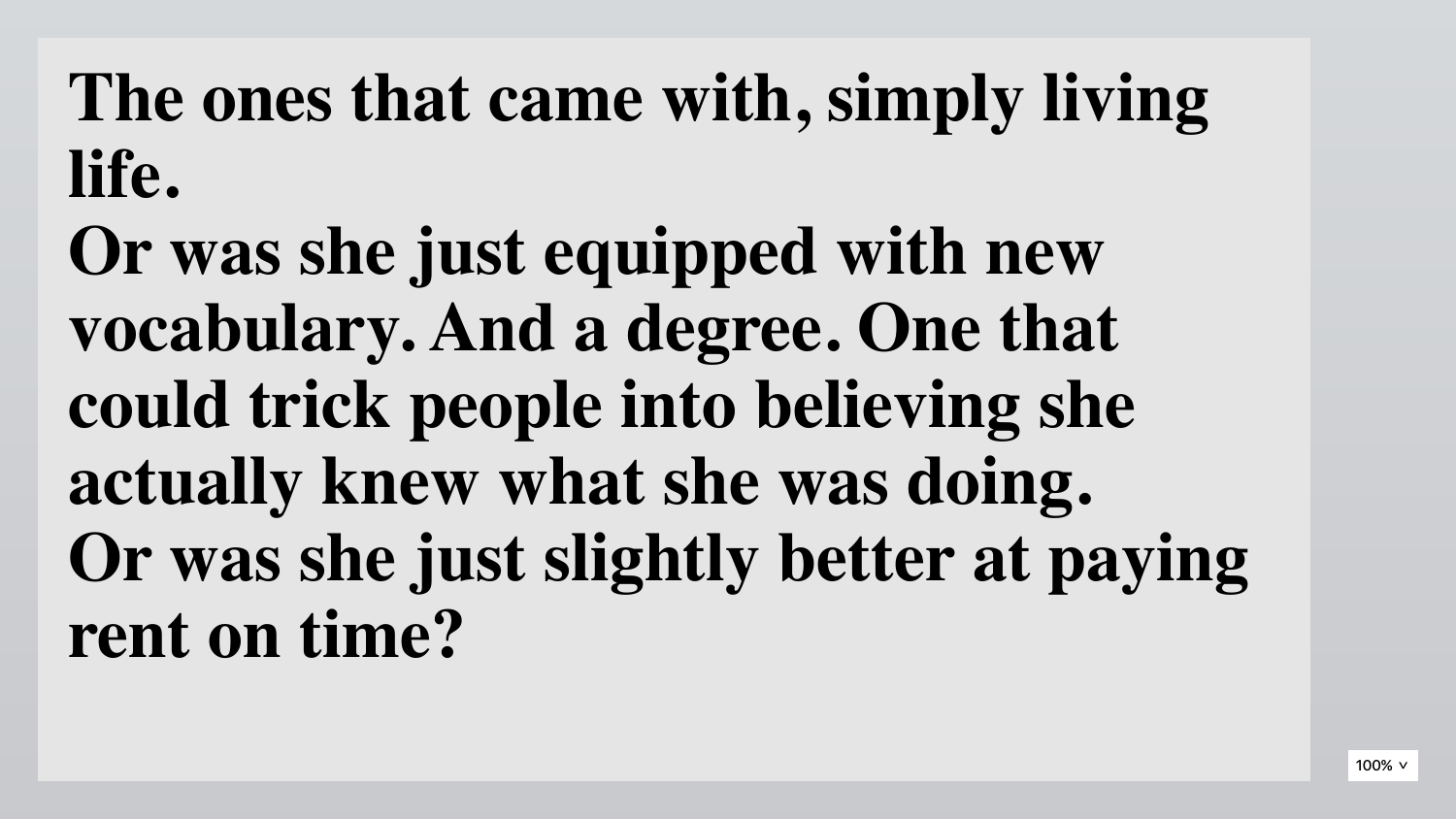